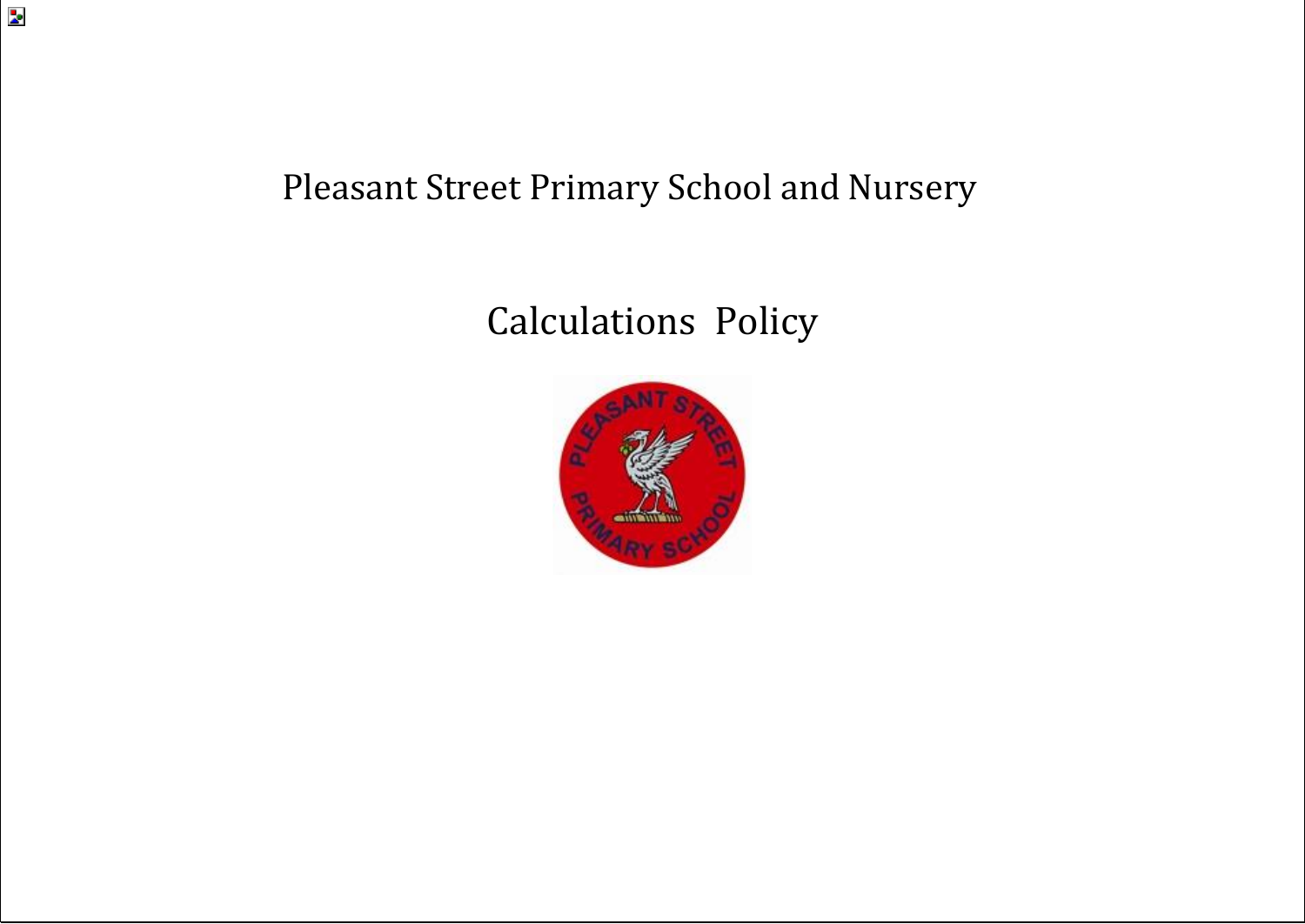Facilitating a 'concrete' experience- and using models and images.

 $\overline{\mathbf{z}}$ 

Bar Model

96 97 98 99 100 86 87 88 89

76 77 78 79

 $\alpha$ 

|     |                |     |     |     |     |     |     |     |     | 91 | 92 | 93 | 94 | 95 |
|-----|----------------|-----|-----|-----|-----|-----|-----|-----|-----|----|----|----|----|----|
|     |                |     |     |     |     |     |     |     |     | 81 | 82 | 83 | 84 | 85 |
|     |                |     |     |     |     |     |     |     |     | 71 | 72 | 73 | 74 | 75 |
| 191 | 192            | 193 | 194 | 195 | 196 | 197 | 198 | 199 | 200 | 61 | 62 | 63 | 64 | 65 |
| 181 | 182            | 183 | 184 | 185 | 186 | 187 | 188 | 189 | 190 | 51 | 52 | 53 | 54 | 55 |
| 171 | 172            | 173 | 174 | 175 | 176 | 177 | 178 | 179 | 180 | 41 | 42 | 43 | 44 | 45 |
| 161 | 162            | 163 | 164 | 165 | 166 | 167 | 168 | 169 | 170 | 31 | 32 | 33 | 34 | 35 |
| 151 | 152            | 153 | 154 | 155 | 156 | 157 | 158 | 159 | 160 | 21 | 22 | 23 | 24 | 25 |
| 141 | 142            | 143 | 144 | 145 | 146 | 147 | 148 | 149 | 150 | 11 | 12 | 13 | 14 | 15 |
| 131 | 132            | 133 | 134 | 135 | 136 | 137 | 138 | 139 | 140 |    |    |    |    |    |
| 121 | 122            | 123 | 124 | 125 | 126 | 127 | 128 | 129 | 130 | 1  | 2  | 3  | 4  | 5  |
| 111 | 112            | 113 | 114 | 115 | 116 | 117 | 118 | 119 | 120 |    |    |    |    |    |
| 101 | 102            | 103 | 104 | 105 | 106 | 107 | 108 | 109 | 110 |    |    |    |    |    |
| 91  | 92             | 93  | 94  | 95  | 96  | 97  | 98  | 99  | 100 |    |    |    |    |    |
| 81  | 82             | 83  | 84  | 85  | 86  | 87  | 88  | 89  | 90  |    |    |    |    |    |
| 71  | 72             | 73  | 74  | 75  | 76  | 77  | 78  | 79  | 80  |    |    |    |    |    |
| 61  | 62             | 63  | 64  | 65  | 66  | 67  | 68  | 69  | 70  |    |    |    |    |    |
| 51  | 52             | 53  | 54  | 55  | 56  | 57  | 58  | 59  | 60  |    |    |    |    |    |
| 41  | 42             | 43  | 44  | 45  | 46  | 47  | 48  | 49  | 50  |    |    |    |    |    |
| 31  | 32             | 33  | 34  | 35  | 36  | 37  | 38  | 39  | 40  |    |    |    |    |    |
| 21  | 22             | 23  | 24  | 25  | 26  | 27  | 28  | 29  | 30  |    |    |    |    |    |
| 11  | 12             | 13  | 14  | 15  | 16  | 17  | 188 | 19  | 20  |    |    |    |    |    |
| 1   | $\overline{2}$ | 3   | 4   | 5   | 6   | 7   | 8   | 9   | 10  |    |    |    |    |    |
|     |                |     |     |     |     |     |     |     |     |    |    |    |    |    |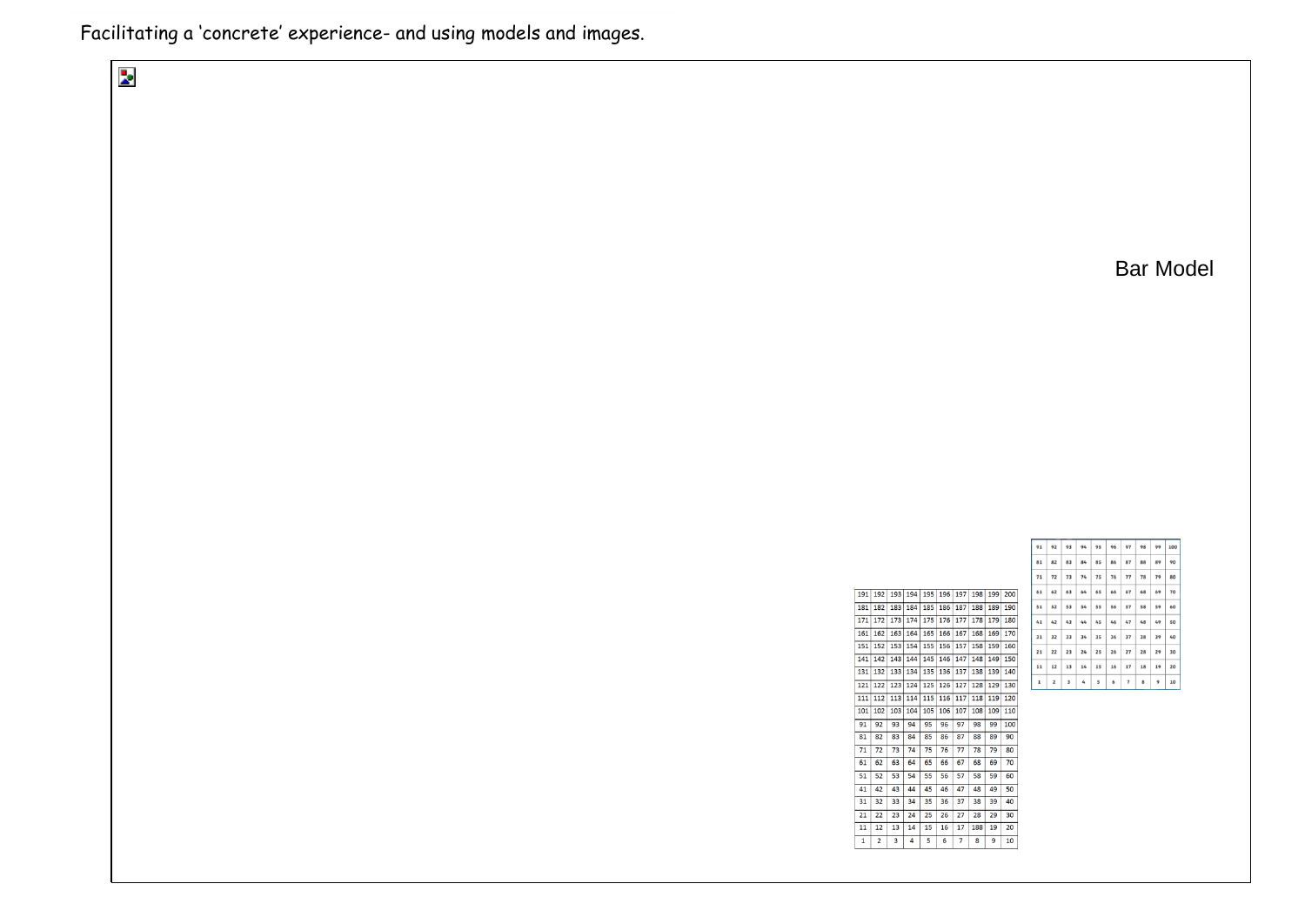$\overline{\mathbf{z}}$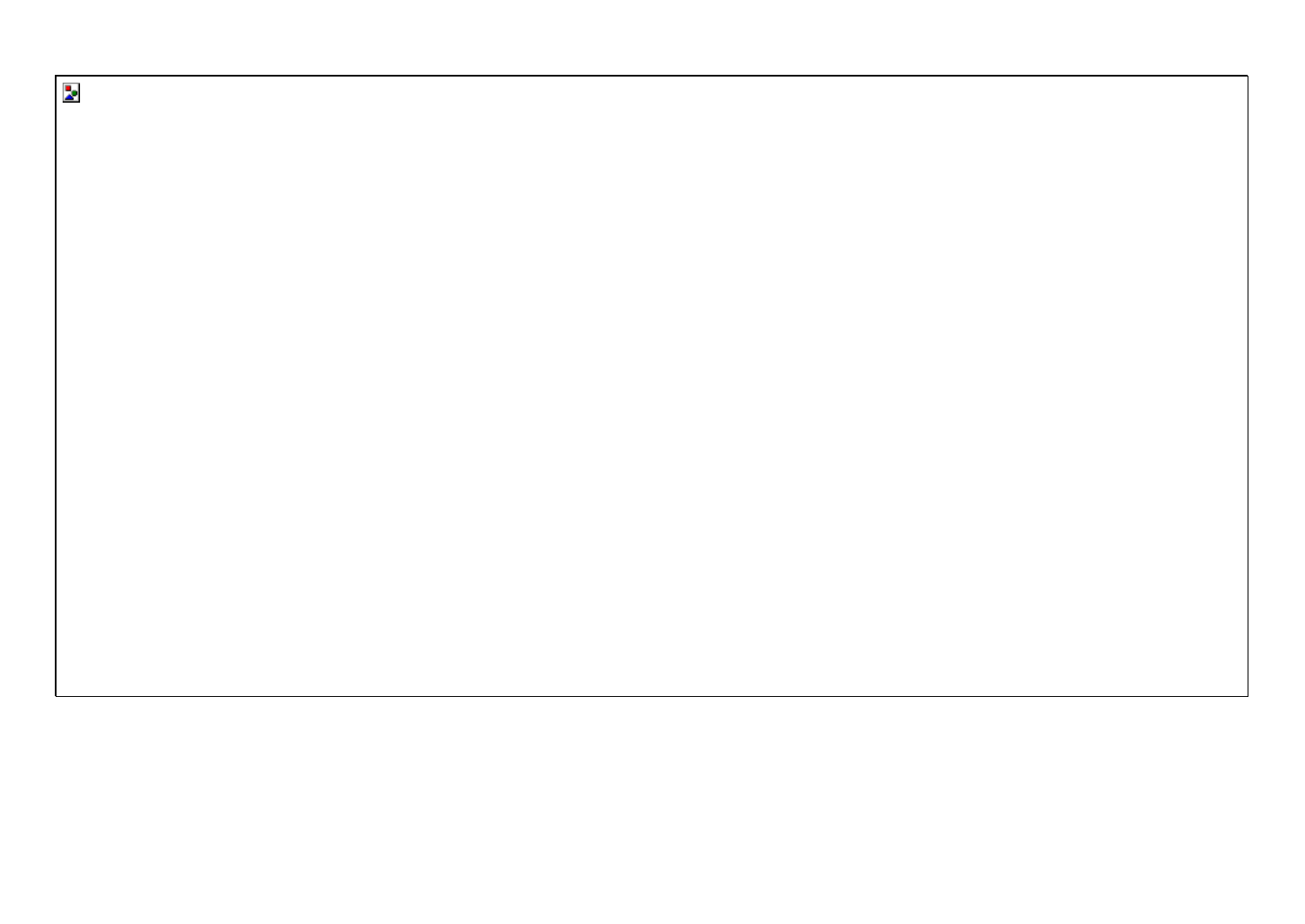## **Background to policy.**

This policy contains the key pencil and paper procedures that will be taught within our school. It has been written to ensure consistency and progression throughout the school and reflects a whole school agreement.

Although the focus of the policy is on pencil and paper procedures it is important to recognise that the ability to calculate mentally lies at the heart of mathematics. The mental methods for teaching mathematics will be taught systematically from Reception onwards and pupils will be given regular opportunities to develop the necessary skills. However mental calculation is not at the exclusion of written recording and should be seen as complementary to and not as separate from it.

In every written method there is an element of mental processing. Sharing written methods with the teacher encourages children to think about the mental strategies that underpin them and to develop new ideas. Therefore written recording both helps children to clarify their thinking and supports and extends the development of more fluent and sophisticated mental strategies.

During their time at this school children will be encouraged to see mathematics as both a written and spoken language. Teachers will support and guide children through the following important stages:

- Developing the use of pictures and a mixture of words and symbols to represent numerical activities;
- Using standard symbols and conventions;
- Use of jottings to aid a mental strategy;
- Use of pencil and paper procedures:
- Use of a calculator.

This policy concentrates on the introduction of standard symbols, the use of the empty number line as a jotting to aid mental calculation and on the introduction of pencil and paper procedures. It is important that children do not abandon jottings and mental methods once pencil and paper procedures are introduced. Therefore children will always be encouraged to look at a calculation/problem and then decide the best method to choose – pictures, mental calculation with or without jottings, structured recording or a calculator. Our long-term aim is for children to be able to select an efficient method of their choice (whether this be mental, written or in upper Key Stage 2 using a calculator) that is appropriate for a given task. They will do this by always asking themselves:

- 'Can I do this in my head?
- 'Can I do this in my head using drawings or jottings?'
- 'Do I need to use a pencil and paper procedure?
- 'Do I need a calculator?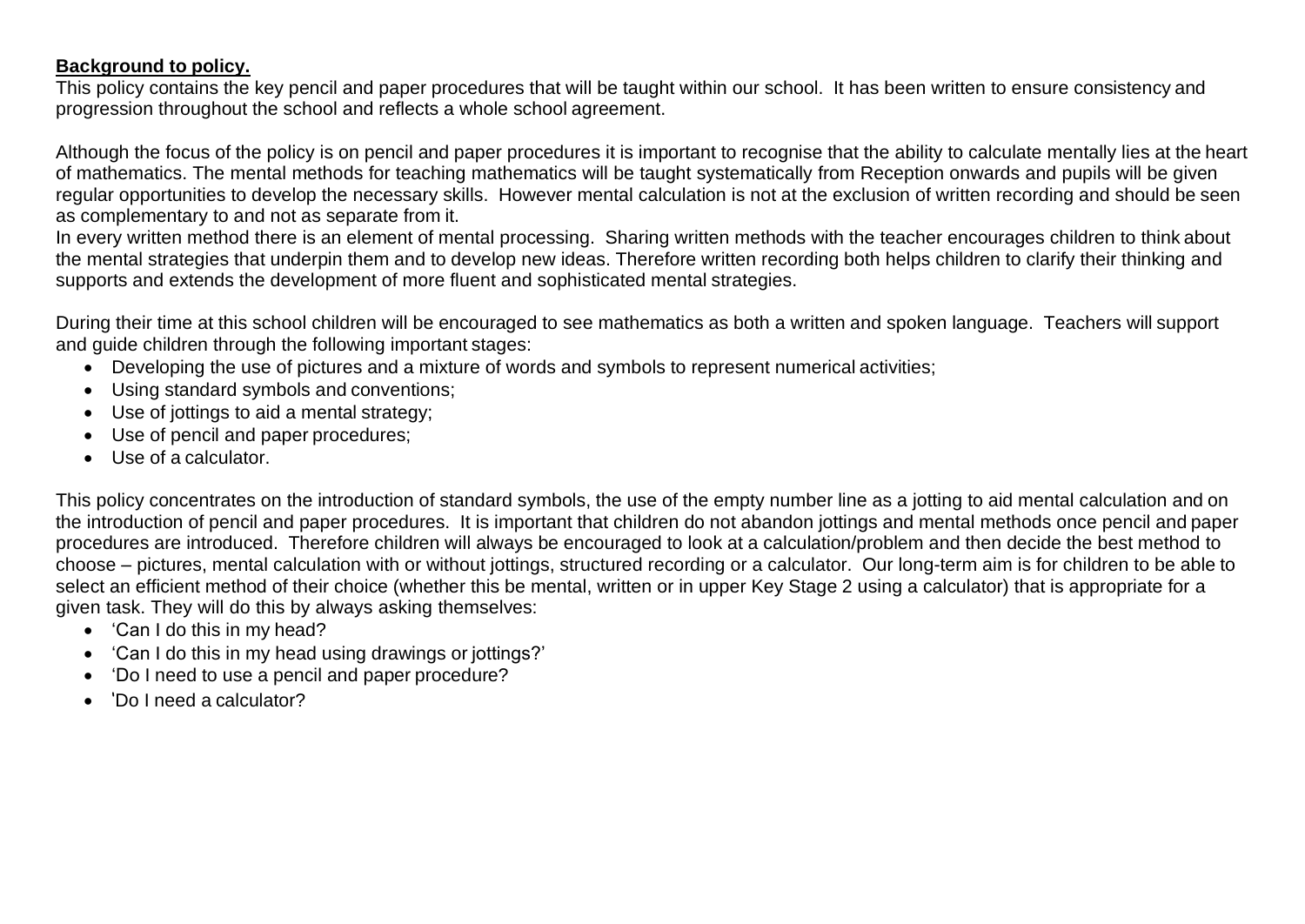**Number and Place Value:**

**To develop confidence and mental fluency with whole numbers, counting and whole numbers. Involve working with numerals, words and the four operations, including practicalresources.**

| Year 1<br><b>Expected</b>                                                                                                                                                                                                                                                                                                                                                                                                                                                                                                                                                                                                                                                                                                                                                                                                                                                              | Year <sub>2</sub><br><b>Expected</b>                                                                                                                                                                                                                                                                                                                                                                                                                                                                                                                                                                                                                                                                                                                                                                                                                                                                                                      | Year <sub>3</sub><br><b>Expected</b>                                                                                                                                                                                                                                                                                                                                                                                                                                                                                                                       |
|----------------------------------------------------------------------------------------------------------------------------------------------------------------------------------------------------------------------------------------------------------------------------------------------------------------------------------------------------------------------------------------------------------------------------------------------------------------------------------------------------------------------------------------------------------------------------------------------------------------------------------------------------------------------------------------------------------------------------------------------------------------------------------------------------------------------------------------------------------------------------------------|-------------------------------------------------------------------------------------------------------------------------------------------------------------------------------------------------------------------------------------------------------------------------------------------------------------------------------------------------------------------------------------------------------------------------------------------------------------------------------------------------------------------------------------------------------------------------------------------------------------------------------------------------------------------------------------------------------------------------------------------------------------------------------------------------------------------------------------------------------------------------------------------------------------------------------------------|------------------------------------------------------------------------------------------------------------------------------------------------------------------------------------------------------------------------------------------------------------------------------------------------------------------------------------------------------------------------------------------------------------------------------------------------------------------------------------------------------------------------------------------------------------|
| count to and across 100, forwards and<br>$\bullet$<br>backwards, beginning with 0 or 1, or from any<br>given number<br>count, read and write numbers to 100 in<br>$\bullet$<br>numerals; count in multiples of 2s, 5s and 10s<br>given a number, identify 1 more and 1 less<br>$\bullet$<br>identify and represent numbers using objects<br>$\bullet$<br>and pictorial representations including the number<br>line, and use the language of: equal to, more than,<br>less than (fewer), most, least<br>read and write numbers from 1 to 20 in<br>$\bullet$<br>numerals and words                                                                                                                                                                                                                                                                                                      | count in steps of 2, 3, and 5 from 0, and in 10s<br>$\bullet$<br>from any number, forward and backward<br>recognise the place value of each digit in a<br>$\bullet$<br>two-digit number (10s, 1s)<br>identify, represent and estimate numbers<br>$\bullet$<br>using different representations, including the<br>number line<br>compare and order numbers from 0 up to 100;<br>$\bullet$<br>use $\le$ , $>$ and $=$ signs<br>read and write numbers to at least 100 in<br>$\bullet$<br>numerals and in words<br>use place value and number facts to solve<br>problems                                                                                                                                                                                                                                                                                                                                                                      | count from 0 in multiples of 4, 8, 50 and 100<br>$\bullet$<br>find 10 or 100 more or less than a given number<br>$\bullet$<br>recognise the place value of each digit in a 3-<br>$\bullet$<br>digit number (100s, 10s, 1s)<br>compare and order numbers up to 1,000<br>$\bullet$<br>identify, represent and estimate numbers using<br>$\bullet$<br>different representations<br>read and write numbers up to 1,000 in<br>$\bullet$<br>numerals and in words<br>solve number problems and practical problems<br>$\bullet$<br>involving these ideas          |
| In-depth                                                                                                                                                                                                                                                                                                                                                                                                                                                                                                                                                                                                                                                                                                                                                                                                                                                                               | In-depth                                                                                                                                                                                                                                                                                                                                                                                                                                                                                                                                                                                                                                                                                                                                                                                                                                                                                                                                  | In-depth                                                                                                                                                                                                                                                                                                                                                                                                                                                                                                                                                   |
| practise counting (1, 2, 3), ordering (for example,<br>$\bullet$<br>first, second, third), and to indicate a quantity (for<br>example, 3 apples, 2 centimetres), including solving<br>simple concrete problems, until they are fluent.<br>begin to recognise place value in numbers beyond<br>$\bullet$<br>20 by reading, writing, counting and comparing<br>numbers up to 100, supported by objects and<br>pictorial representations.<br>practise counting as reciting numbers and counting<br>$\bullet$<br>as enumerating objects, and counting in 2s, 5s and<br>10s from different multiples to develop their<br>recognition of patterns in the number system (for<br>example, odd and even numbers), including varied<br>and frequent practice through increasingly complex<br>questions.<br>recognise and create repeating patterns with objects<br>$\bullet$<br>and with shapes. | use materials and a range of representations,<br>$\bullet$<br>pupils practise counting, reading, writing and<br>comparing numbers to at least 100 and solving a<br>variety of related problems to develop fluency.<br>count in multiples of 3 to support their later<br>$\bullet$<br>understanding of a third.<br>become more confident with numbers up to 100,<br>$\bullet$<br>introduce larger numbers to develop further<br>recognition of patterns within the number system<br>and represent them in different ways, including<br>spatial representations.<br>partition numbers in different ways (for example, 23<br>$\bullet$<br>$= 20 + 3$ and $23 = 10 + 13$ to support subtraction.<br>become fluent and apply their knowledge of<br>$\bullet$<br>numbers to reason with, discuss and solve<br>problems that emphasise the value of each digit in<br>two-digit numbers.<br>begin to understand 0 as a place holder.<br>$\bullet$ | use multiples of 2, 3, 4, 5, 8, 10, 50 and 100.<br>$\bullet$<br>use larger numbers to at least 1,000, applying<br>$\bullet$<br>partitioning related to place value using varied and<br>increasingly complex problems, building on work in<br>year 2 (for example, $146 = 100 + 40 + 6$ , $146 = 130$<br>$+16$ ).<br>use a variety of representations, including those<br>$\bullet$<br>related to measure,<br>pupils continue to count in 1s, 10s and 100s, so<br>$\bullet$<br>that they become fluent in the order and place<br>value of numbers to 1,000. |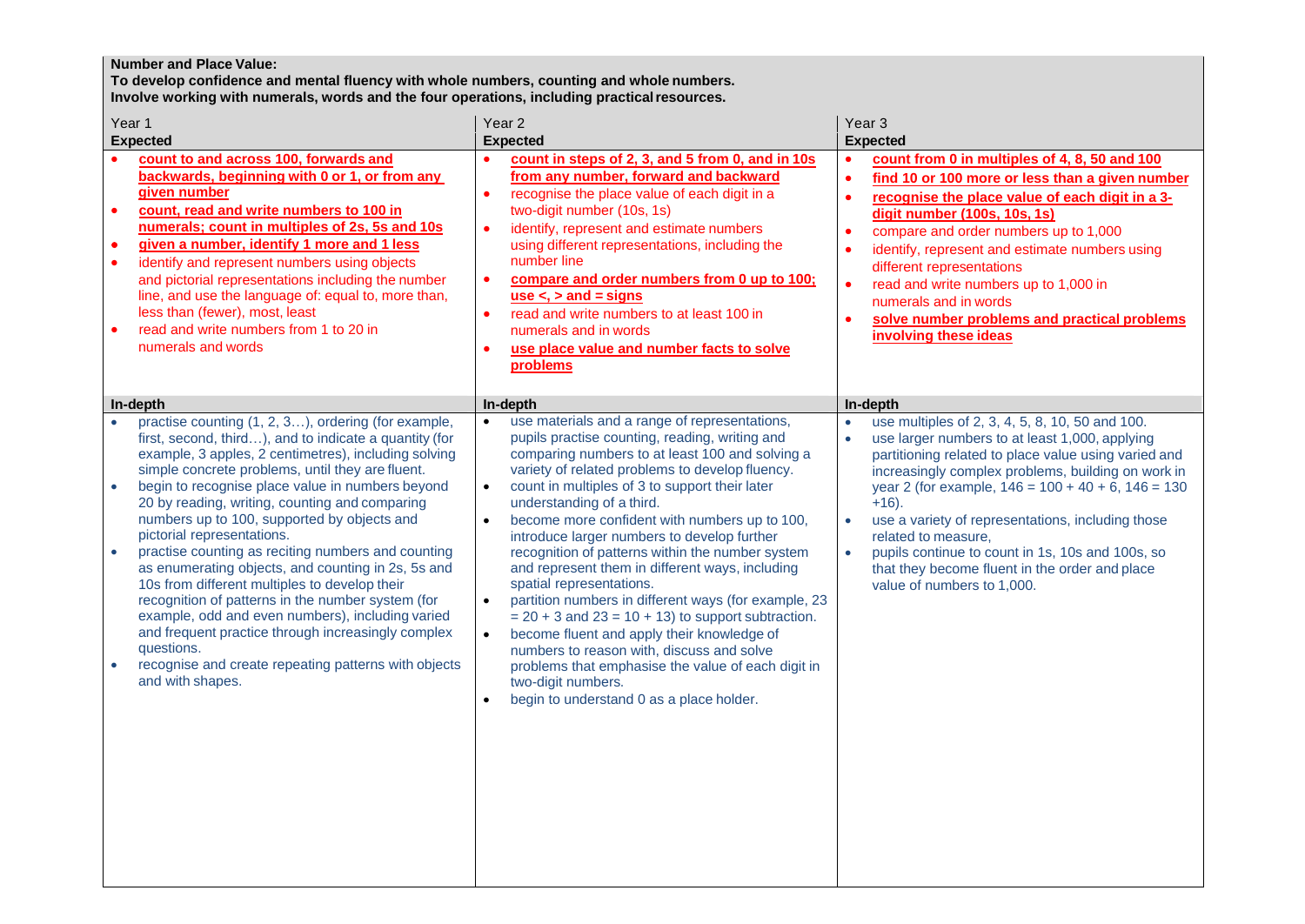| <b>Addition</b>                                                                                                                                                                                                                                                                                                                                                                                                                                                                                                                                                                                                                                                                                                                                                                                                                                                                                                                                                                          |                                                                                                                                                                                                                                                                                                                                                                                                                                                                                                                                                                    |  |  |  |
|------------------------------------------------------------------------------------------------------------------------------------------------------------------------------------------------------------------------------------------------------------------------------------------------------------------------------------------------------------------------------------------------------------------------------------------------------------------------------------------------------------------------------------------------------------------------------------------------------------------------------------------------------------------------------------------------------------------------------------------------------------------------------------------------------------------------------------------------------------------------------------------------------------------------------------------------------------------------------------------|--------------------------------------------------------------------------------------------------------------------------------------------------------------------------------------------------------------------------------------------------------------------------------------------------------------------------------------------------------------------------------------------------------------------------------------------------------------------------------------------------------------------------------------------------------------------|--|--|--|
|                                                                                                                                                                                                                                                                                                                                                                                                                                                                                                                                                                                                                                                                                                                                                                                                                                                                                                                                                                                          | Year <sub>3</sub>                                                                                                                                                                                                                                                                                                                                                                                                                                                                                                                                                  |  |  |  |
|                                                                                                                                                                                                                                                                                                                                                                                                                                                                                                                                                                                                                                                                                                                                                                                                                                                                                                                                                                                          | <b>Expected</b>                                                                                                                                                                                                                                                                                                                                                                                                                                                                                                                                                    |  |  |  |
| solve problems with addition and subtraction:<br>using concrete objects and pictorial<br>$\circ$<br>representations, including those involving<br>numbers, quantities and measures<br>applying their increasing knowledge<br>$\circ$<br>of mental and written methods<br>recall and use addition and subtraction facts to<br>20 fluently, and derive and use related facts<br>up to 100<br>add and subtract numbers using concrete<br>$\bullet$<br>objects, pictorial representations, and mentally,<br>including:<br>a two-digit number and 1s<br>$\circ$<br>a two-digit number and 10s<br>$\circ$<br>2 two-digit numbers<br>$\circ$<br>adding 3 one-digit numbers<br>$\circ$<br>show that addition of 2 numbers can be done<br>in any order (commutative) and subtraction of 1<br>number from another cannot<br>recognise and use the inverse relationship<br>$\bullet$<br>between addition and subtraction and use this to<br>check calculations and solve missing number<br>problems | add and subtract numbers mentally, including:<br>$\bullet$<br>a three-digit number and 1s<br>a three-digit number and<br>10s<br>a three-digit number and<br><b>100s</b><br>add and subtract numbers with up to 3 digits, using<br>$\bullet$<br>formal written methods of columnar addition and subtraction<br>estimate the answer to a calculation and use inverse<br>$\bullet$<br>operations to check answers<br>solve problems, including missing number problems,<br>$\bullet$<br>using number facts, place value, and more complex addition<br>and subtraction |  |  |  |
| In-depth                                                                                                                                                                                                                                                                                                                                                                                                                                                                                                                                                                                                                                                                                                                                                                                                                                                                                                                                                                                 | In-depth                                                                                                                                                                                                                                                                                                                                                                                                                                                                                                                                                           |  |  |  |
| extend their understanding of the language of<br>$\bullet$<br>addition and subtraction to include sum and<br>difference.<br>practise addition and subtraction to 20 to become<br>increasingly fluent in deriving facts such as using 3<br>$+ 7 = 10$ ; $10 - 7 = 3$ and $7 = 10 - 3$ to calculate 30<br>$+70 = 100$ ; $100 - 70 = 30$ and $70 = 100 - 30$ .<br>check their calculations, including by adding to<br>$\bullet$<br>check subtraction and adding numbers in a different<br>order to check addition (for example, $5 + 2 + 1 = 1 +$<br>$5 + 2 = 1 + 2 + 5$ ). This establishes commutativity<br>and associativity of addition.<br>record addition and subtraction in columns<br>$\bullet$<br>supports place value and prepares for formal<br>written methods with larger numbers.                                                                                                                                                                                             | practise solving varied addition and subtraction questions.<br>$\bullet$<br>for mental calculations with two-digit numbers, the answers<br>$\bullet$<br>could exceed 100.<br>use their understanding of place value and partitioning,<br>$\bullet$<br>and practise using columnar addition and subtraction with<br>increasingly large numbers up to 3 digits to become fluent                                                                                                                                                                                      |  |  |  |
| 20 in several forms (for example, $9 + 7 = 16$ ; $16 - 7 =$                                                                                                                                                                                                                                                                                                                                                                                                                                                                                                                                                                                                                                                                                                                                                                                                                                                                                                                              | Year 2<br><b>Expected</b>                                                                                                                                                                                                                                                                                                                                                                                                                                                                                                                                          |  |  |  |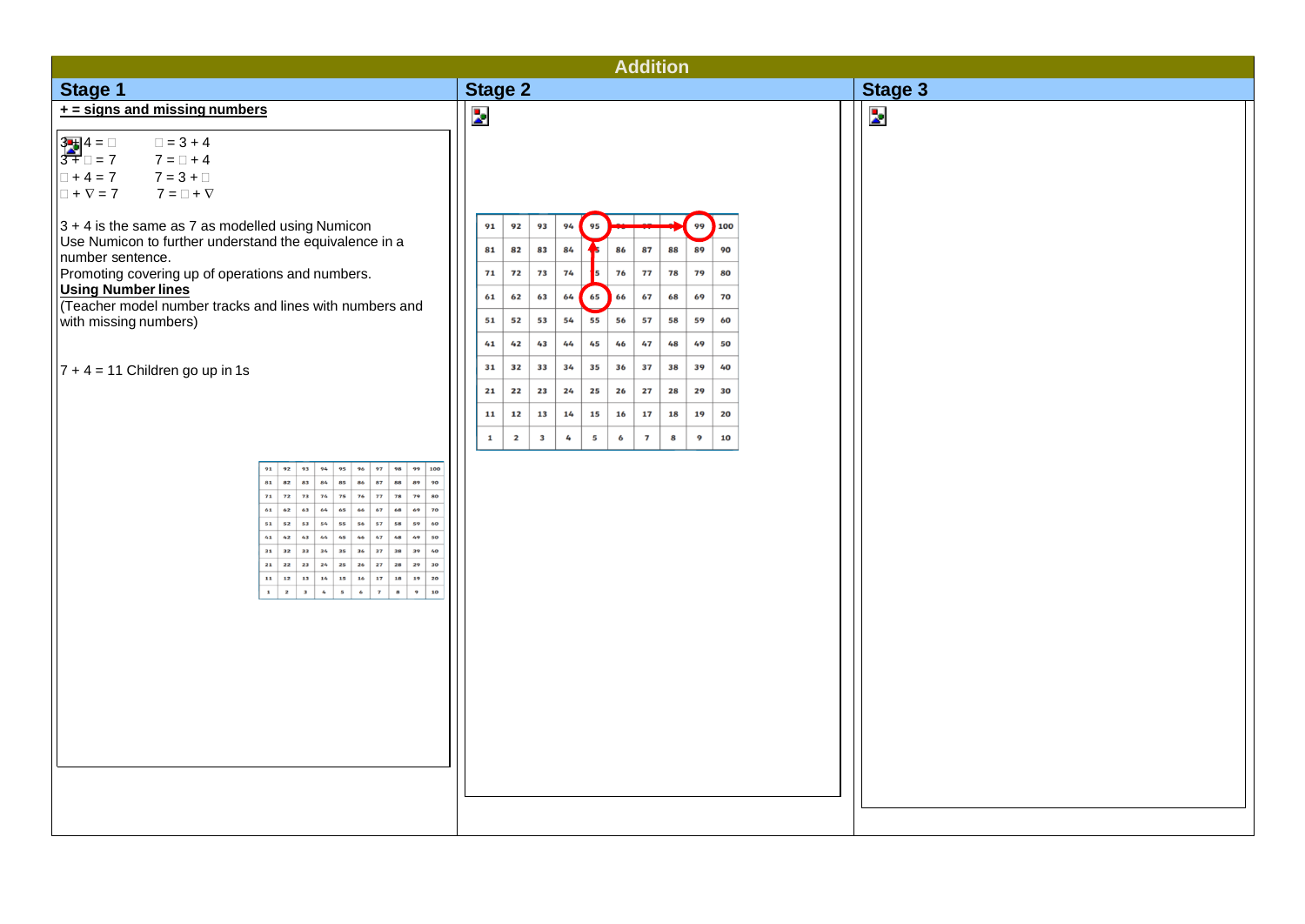## **Number and Place Value**

**Extend the knowledge of the number system and place value to include large integers**

Develop an ability to solve a wide range of problems demanding efficient written methods and mental methods of calculation

| Year 4                                                                                                                                                                                                                                                                                                                                                                                                                                                                                                                                                                                                                                                                                                                                                                                                                                                                                                                                                                                                                                                                     | Year 5                                                                                                                                                                                                                                                                                                                                                                                                                                                                                                                                                                                                                                                                                                                                                                                                                                                                                                                                                                                                                                                                                                                                        | Year <sub>6</sub>                                                                                                                                                                                                                                                                                                                                                        |  |  |
|----------------------------------------------------------------------------------------------------------------------------------------------------------------------------------------------------------------------------------------------------------------------------------------------------------------------------------------------------------------------------------------------------------------------------------------------------------------------------------------------------------------------------------------------------------------------------------------------------------------------------------------------------------------------------------------------------------------------------------------------------------------------------------------------------------------------------------------------------------------------------------------------------------------------------------------------------------------------------------------------------------------------------------------------------------------------------|-----------------------------------------------------------------------------------------------------------------------------------------------------------------------------------------------------------------------------------------------------------------------------------------------------------------------------------------------------------------------------------------------------------------------------------------------------------------------------------------------------------------------------------------------------------------------------------------------------------------------------------------------------------------------------------------------------------------------------------------------------------------------------------------------------------------------------------------------------------------------------------------------------------------------------------------------------------------------------------------------------------------------------------------------------------------------------------------------------------------------------------------------|--------------------------------------------------------------------------------------------------------------------------------------------------------------------------------------------------------------------------------------------------------------------------------------------------------------------------------------------------------------------------|--|--|
| <b>Expected</b><br>count in multiples of 6, 7, 9, 25 and 1,000<br>find 1,000 more or less than a given number<br>count backwards through 0 to include negative<br>$\bullet$<br>numbers<br>recognise the place value of each digit in a four-digit<br>٠<br>number (1,000s, 100s, 10s, and 1s)<br>order and compare numbers beyond 1,000<br>$\bullet$<br>identify, represent and estimate numbers using<br>$\bullet$<br>different representations<br>round any number to the nearest 10, 100 or 1,000<br>$\bullet$<br>solve number and practical problems that involve all<br>$\bullet$<br>of the above and with increasingly large positive<br>numbers<br>read Roman numerals to 100 (I to C) and know that<br>$\bullet$<br>over time, the numeral system changed to include the<br>concept of 0 and place value<br>count up and down in hundredths; recognise that<br>$\bullet$<br>hundredths arise when dividing an object by one hundred<br>and dividing tenths by ten.<br>recognise and write decimal equivalents of any<br>$\bullet$<br>number of tenths or hundredths | <b>Expected</b><br>read, write, order and compare numbers to at<br>$\bullet$<br>least 1,000,000 and determine the value of<br>each digit<br>count forwards or backwards in steps of<br>$\bullet$<br>powers of 10 for any given number up to 1,000,000<br>interpret negative numbers in context, count<br>$\bullet$<br>forwards and backwards with positive and<br>negative whole numbers, including through 0<br>round any number up to 1,000,000 to the<br>$\bullet$<br>nearest 10, 100, 1,000, 10,000 and 100,000<br>solve number problems and practical<br>$\bullet$<br>problems that involve all of the above<br>read Roman numerals to 1,000 (M) and<br>$\bullet$<br>recognise years written in Roman numerals<br>read and write decimal numbers as fractions<br>$\bullet$<br>[for example, $0.71 = 71/100$ ]<br>recognise and use thousandths and relate<br>$\bullet$<br>them to tenths, hundredths and decimal<br>equivalents<br>round decimals with two decimal places to the<br>$\bullet$<br>nearest whole number and to one decimal place<br>read, write, order and compare numbers with<br>$\bullet$<br>up to three decimal places | <b>Expected</b><br>read, write, order and compare numbers up to<br>10,000,000 and determine the value of each digit<br>round any whole number to a required degree of<br>$\bullet$<br>accuracy<br>$\bullet$<br>use negative numbers in context, and calculate<br>intervals across 0<br>solve number and practical problems that involve all of<br>$\bullet$<br>the above |  |  |
| In-depth                                                                                                                                                                                                                                                                                                                                                                                                                                                                                                                                                                                                                                                                                                                                                                                                                                                                                                                                                                                                                                                                   | In-depth                                                                                                                                                                                                                                                                                                                                                                                                                                                                                                                                                                                                                                                                                                                                                                                                                                                                                                                                                                                                                                                                                                                                      | In-depth                                                                                                                                                                                                                                                                                                                                                                 |  |  |
| use a variety of representations, including<br>measures.<br>become fluent in the order and place value of<br>$\bullet$<br>numbers beyond 1,000, including counting in 10s and<br>100s.<br>maintaining fluency in other multiples through varied<br>$\bullet$<br>and frequent practice.<br>begin to extend their knowledge of the number<br>$\bullet$<br>system to include the decimal numbers and fractions that<br>they have met so far.<br>connect estimation and rounding numbers to the use<br>$\bullet$<br>of measuring instruments.<br>Roman numerals should be put in their historical<br>$\bullet$<br>context so pupils understand that there have been<br>different ways to write whole numbers and that the<br>important concepts of 0 and place value were introduced<br>over a period of time<br>know that decimals and fractions are different ways                                                                                                                                                                                                           | identify the place value in large whole numbers.<br>$\bullet$<br>continue to use number in context, including<br>measurement.<br>extend and apply their understanding of the<br>$\bullet$<br>number system to the decimal numbers and<br>fractions that they have met so far.<br>recognise and describe linear number<br>$\bullet$<br>sequences (for example, 3, 31/2, 4, 41/2),<br>$\bullet$<br>including those involving fractions and decimals,<br>and find the term-to-term rule in words (for<br>example, add).<br>extend counting from year 4, using decimals and<br>$\bullet$<br>fractions including bridging zero, for example on a<br>number line.<br>read and write decimal fractions and related<br>$\bullet$<br>tenths, hundredths and thousandths accurately<br>and are confident in checking the reasonableness<br>of their answers to problems.                                                                                                                                                                                                                                                                                | use the whole number system, including saying,<br>$\bullet$<br>reading and writing numbers accurately.                                                                                                                                                                                                                                                                   |  |  |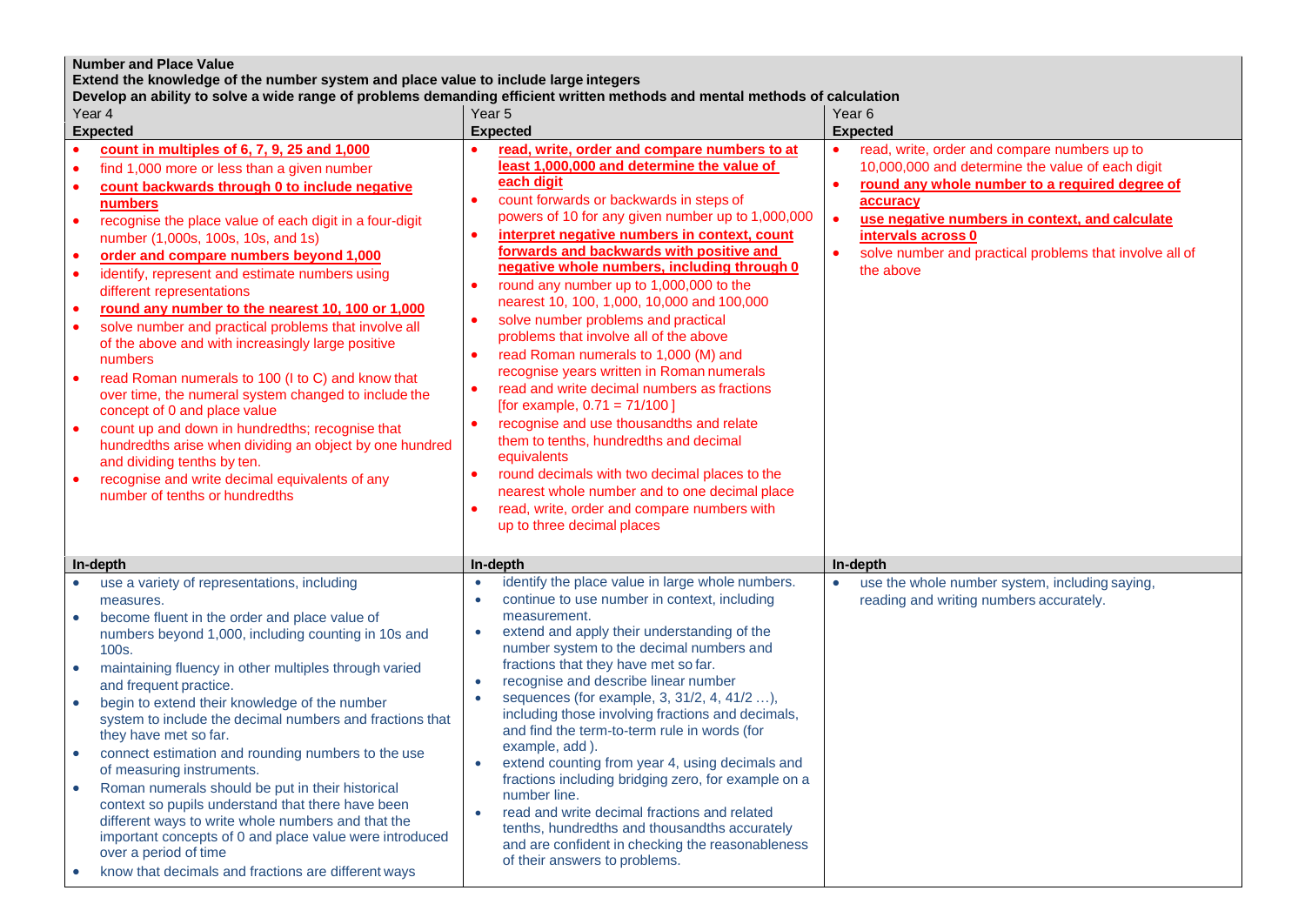|           | of expressing numbers and proportions.                |  |
|-----------|-------------------------------------------------------|--|
|           |                                                       |  |
| $\bullet$ | understand of the number system and decimal place     |  |
|           | value is extended at this stage to tenths and then    |  |
|           | hundredths.                                           |  |
| $\bullet$ | includes relating the decimal notation to division of |  |
|           |                                                       |  |
|           | whole number by 10 and later 100.                     |  |
| $\bullet$ | practise counting using simple fractions and          |  |
|           | decimals, both forwards and backwards.                |  |
| $\bullet$ | learn decimal notation and the language associated    |  |
|           |                                                       |  |
|           | with it, including in the context of measurements.    |  |
| $\bullet$ | make comparisons and order decimal amounts and        |  |
|           | quantities that are expressed to the same number of   |  |
|           | decimal places.                                       |  |
|           |                                                       |  |
| $\bullet$ | should be able to represent numbers with one or two   |  |
|           | decimal places in several ways, such as on number     |  |
|           | lines.                                                |  |
|           |                                                       |  |
|           |                                                       |  |
|           |                                                       |  |
|           |                                                       |  |
|           |                                                       |  |
|           |                                                       |  |
|           |                                                       |  |
|           |                                                       |  |
|           |                                                       |  |
|           |                                                       |  |
|           |                                                       |  |
|           |                                                       |  |
|           |                                                       |  |
|           |                                                       |  |
|           |                                                       |  |
|           |                                                       |  |
|           |                                                       |  |
|           |                                                       |  |
|           |                                                       |  |
|           |                                                       |  |
|           |                                                       |  |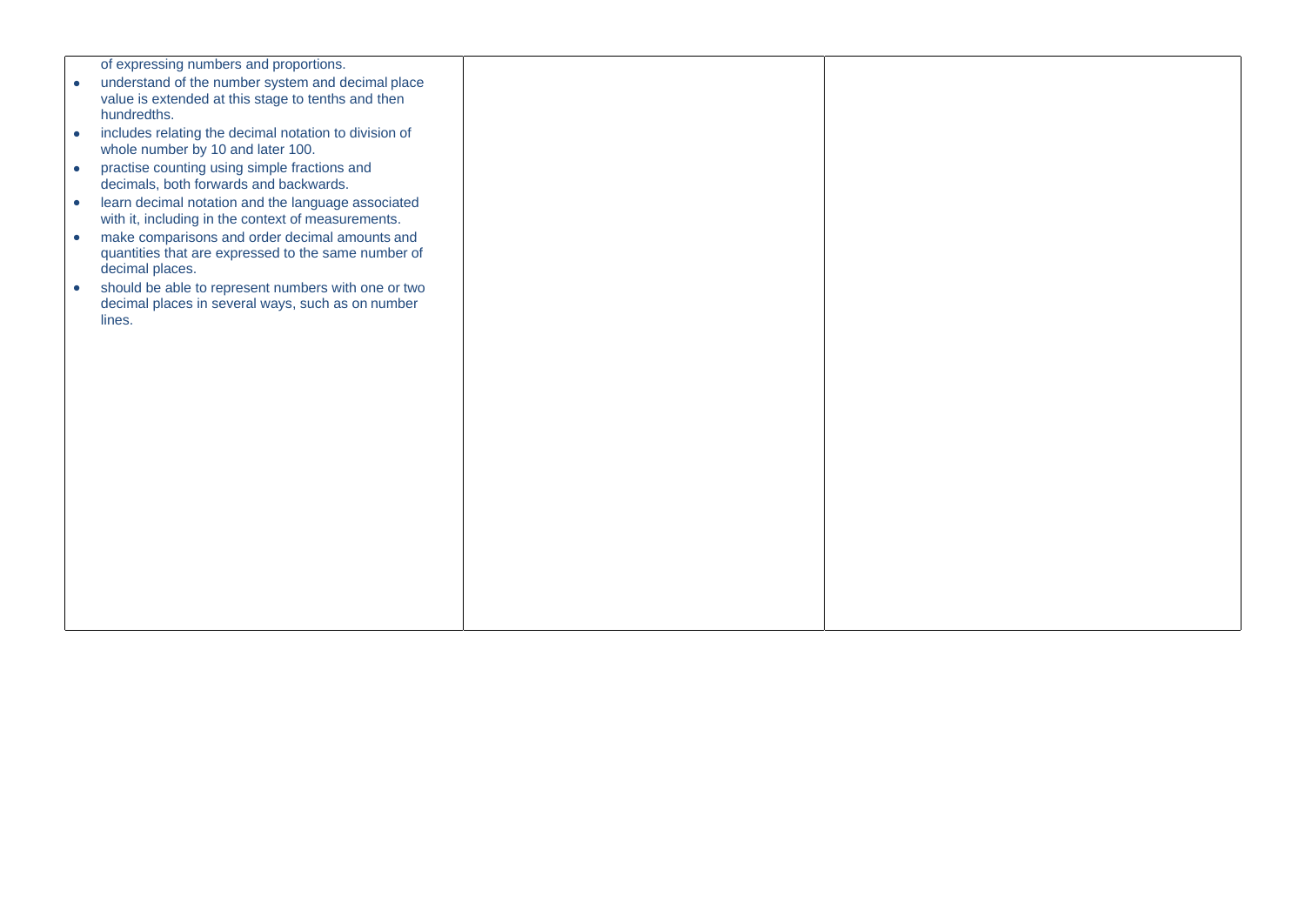| <b>Addition</b>                                                                                                                                                                                                                                                                                                                                                                                                                                                                                                                                                                                                                                                                                            |                                                                                                                                                                                                                                                                                                                                                                                                                                                                                                                                                                                                                                                                                                                                                                                                                                                                                                                                                                                                                                         |                                                                                                                                                                                                                                                                                                                                                                                                                                                                                                                                                                                                                                                                                                                                                                                              |  |  |
|------------------------------------------------------------------------------------------------------------------------------------------------------------------------------------------------------------------------------------------------------------------------------------------------------------------------------------------------------------------------------------------------------------------------------------------------------------------------------------------------------------------------------------------------------------------------------------------------------------------------------------------------------------------------------------------------------------|-----------------------------------------------------------------------------------------------------------------------------------------------------------------------------------------------------------------------------------------------------------------------------------------------------------------------------------------------------------------------------------------------------------------------------------------------------------------------------------------------------------------------------------------------------------------------------------------------------------------------------------------------------------------------------------------------------------------------------------------------------------------------------------------------------------------------------------------------------------------------------------------------------------------------------------------------------------------------------------------------------------------------------------------|----------------------------------------------------------------------------------------------------------------------------------------------------------------------------------------------------------------------------------------------------------------------------------------------------------------------------------------------------------------------------------------------------------------------------------------------------------------------------------------------------------------------------------------------------------------------------------------------------------------------------------------------------------------------------------------------------------------------------------------------------------------------------------------------|--|--|
| Year 4                                                                                                                                                                                                                                                                                                                                                                                                                                                                                                                                                                                                                                                                                                     | Year 5                                                                                                                                                                                                                                                                                                                                                                                                                                                                                                                                                                                                                                                                                                                                                                                                                                                                                                                                                                                                                                  | Year <sub>6</sub>                                                                                                                                                                                                                                                                                                                                                                                                                                                                                                                                                                                                                                                                                                                                                                            |  |  |
| <b>Expected</b>                                                                                                                                                                                                                                                                                                                                                                                                                                                                                                                                                                                                                                                                                            | <b>Expected</b>                                                                                                                                                                                                                                                                                                                                                                                                                                                                                                                                                                                                                                                                                                                                                                                                                                                                                                                                                                                                                         | <b>Expected</b>                                                                                                                                                                                                                                                                                                                                                                                                                                                                                                                                                                                                                                                                                                                                                                              |  |  |
| add and subtract numbers with up to 4<br>$\bullet$<br>digits using the formal written methods of<br>columnar addition and subtraction where<br>appropriate<br>estimate and use inverse operations to<br>$\bullet$<br>check answers to a calculation<br>solve addition and subtraction two-step<br>$\bullet$<br>problems in contexts, deciding which<br>operations and methods to use and why<br>round decimals with one decimal place to<br>$\bullet$<br>the nearest whole number<br>compare numbers with the same number<br>$\bullet$<br>of decimal places up to two decimal places<br>solve simple measure and money<br>$\bullet$<br>problems involving fractions and decimals to<br>two decimal places. | add and subtract whole numbers with more than 4 digits,<br>$\bullet$<br>including using formal written methods (columnar addition<br>and subtraction)<br>$\bullet$<br>add and subtract numbers mentally with increasingly large<br>numbers<br>use rounding to check answers to calculations and<br>$\bullet$<br>determine, in the context of a problem, accuracy<br>solve addition and subtraction multi-step problems in<br>$\bullet$<br>contexts, deciding which operations and methods to use and<br>why<br>solve problems involving number up to three decimal places<br>$\bullet$<br>recognise the per cent symbol (%) and understand that per<br>cent relates to 'number of parts per hundred', and write<br>percentages as a fraction with denominator 100, and as a<br>decimal<br>solve problems which require knowing percentage and<br>$\bullet$<br>decimal equivalents of $\frac{1}{2}$ , $\frac{1}{5}$ , $\frac{1}{5}$ , $\frac{2}{5}$ , $\frac{4}{5}$ and those fractions<br>with a denominator of a multiple of 10 or 25. | perform mental calculations, including with<br>$\bullet$<br>mixed operations and large numbers<br>identify common factors, common multiples and<br>$\bullet$<br>prime numbers<br>use their knowledge of the order of operations<br>to carry out calculations involving the 4 operations<br>solve addition and subtraction multi-step<br>$\bullet$<br>problems in contexts, deciding which operations and<br>methods to use and why<br>solve problems involving addition, subtraction,<br>$\bullet$<br>multiplication and division<br>use estimation to check answers to calculations<br>$\bullet$<br>and determine, in the context of a problem, an<br>appropriate degree of accuracy<br>solve problems which require answers to be<br>$\bullet$<br>rounded to specified degrees of accuracy |  |  |
| In-depth                                                                                                                                                                                                                                                                                                                                                                                                                                                                                                                                                                                                                                                                                                   | In-depth                                                                                                                                                                                                                                                                                                                                                                                                                                                                                                                                                                                                                                                                                                                                                                                                                                                                                                                                                                                                                                | In-depth                                                                                                                                                                                                                                                                                                                                                                                                                                                                                                                                                                                                                                                                                                                                                                                     |  |  |
| continue to practise both mental<br>methods and columnar addition and<br>subtraction with increasingly large numbers to<br>aid fluency                                                                                                                                                                                                                                                                                                                                                                                                                                                                                                                                                                     | practise using the formal written methods of<br>$\bullet$<br>columnar addition with increasingly large numbers to aid<br>$\bullet$<br>fluency.<br>practise mental calculations with increasingly large numbers,<br>$\bullet$<br>e.g., $12,462 - 2,300 = 10,162$ ).<br>introduce the language of algebra as a means of solving a<br>$\bullet$<br>variety of problems<br>mentally add and subtract tenths, and one-digit whole<br>numbers and tenths.<br>practise adding and subtracting decimals, including a mix of<br>$\bullet$<br>whole numbers and decimals, with different numbers of<br>decimal places, and complements of 1 (for example, 0.83+<br>$0.17 = 1$ .<br>Pupils should go beyond the measurement and money models<br>$\bullet$<br>of decimals to solving puzzle                                                                                                                                                                                                                                                         | practise addition for larger numbers, using the<br>formal written methods of columnar addition<br>undertake mental calculations with increasingly<br>$\bullet$<br>large numbers and more complex calculations.<br>round answers to a specified degree of accuracy,<br>$\bullet$<br>for example, to the nearest 10, 20, 50, etc, but not<br>to a specified number of significant figures.<br>explore the order of operations using brackets;<br>$\bullet$<br>for example, $2 + 1 \times 3 = 5$ and $(2 + 1) \times 3 = 9$ .<br>Understand common factors can be related to<br>$\bullet$<br>finding equivalent fractions<br>develop the language of algebra as a means<br>$\bullet$<br>ofsolving a variety of problems.                                                                        |  |  |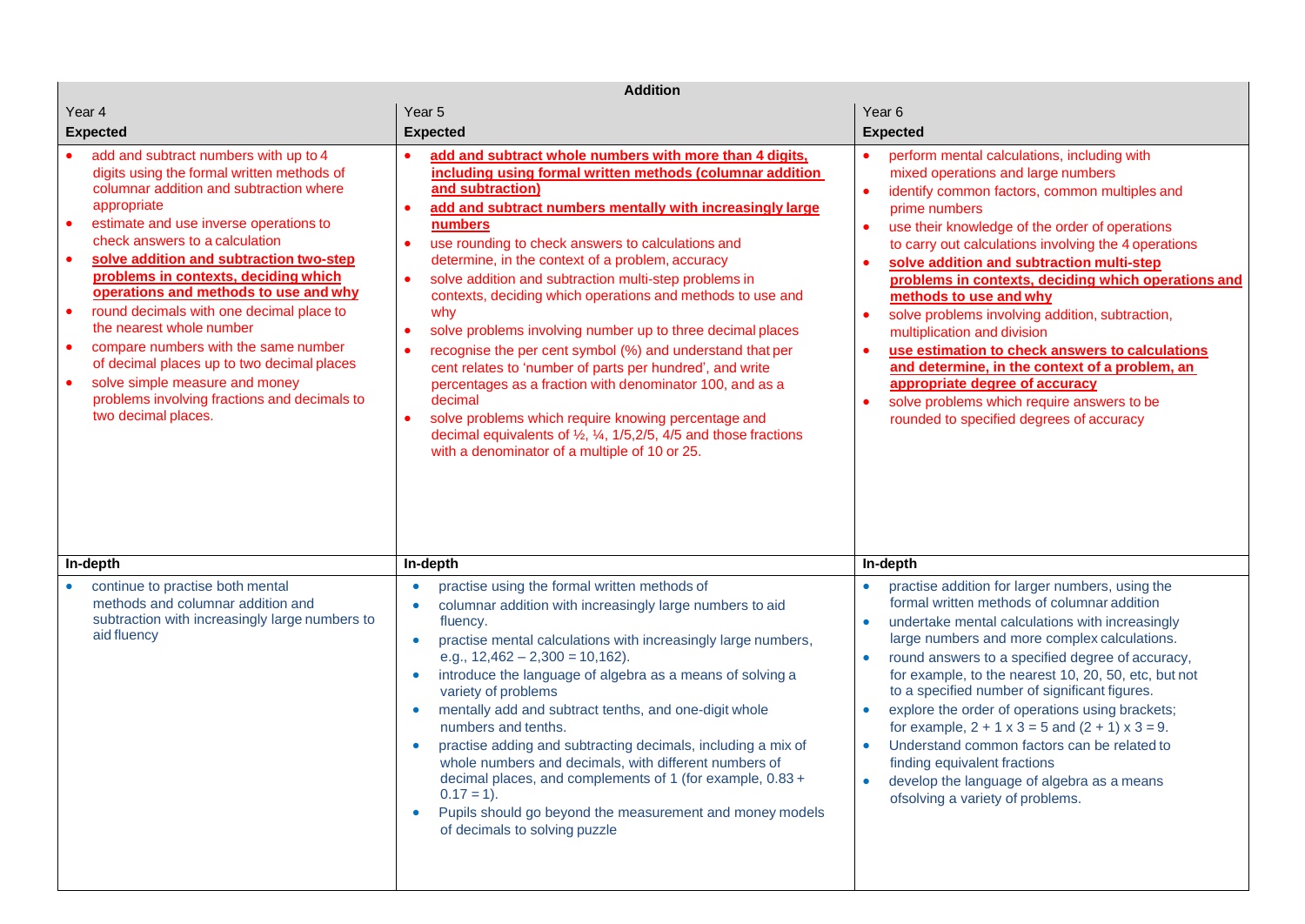| <b>Addition</b>         |                         |                          |  |  |  |
|-------------------------|-------------------------|--------------------------|--|--|--|
| Stage 4                 | Stage 5                 | Stage 6                  |  |  |  |
| $\overline{\mathbf{z}}$ | $\overline{\mathbf{z}}$ | $\overline{\phantom{a}}$ |  |  |  |
|                         |                         |                          |  |  |  |
|                         |                         |                          |  |  |  |
|                         |                         |                          |  |  |  |
|                         |                         |                          |  |  |  |
|                         |                         |                          |  |  |  |
|                         |                         |                          |  |  |  |
|                         |                         |                          |  |  |  |
|                         |                         |                          |  |  |  |
|                         |                         |                          |  |  |  |
|                         |                         |                          |  |  |  |
|                         |                         |                          |  |  |  |
|                         |                         |                          |  |  |  |
|                         |                         |                          |  |  |  |
|                         |                         |                          |  |  |  |
|                         |                         |                          |  |  |  |
|                         |                         |                          |  |  |  |
|                         |                         |                          |  |  |  |
|                         |                         |                          |  |  |  |
|                         |                         |                          |  |  |  |
|                         |                         |                          |  |  |  |
|                         |                         |                          |  |  |  |
|                         |                         |                          |  |  |  |
|                         |                         |                          |  |  |  |
|                         |                         |                          |  |  |  |
|                         |                         |                          |  |  |  |
|                         |                         |                          |  |  |  |
|                         |                         |                          |  |  |  |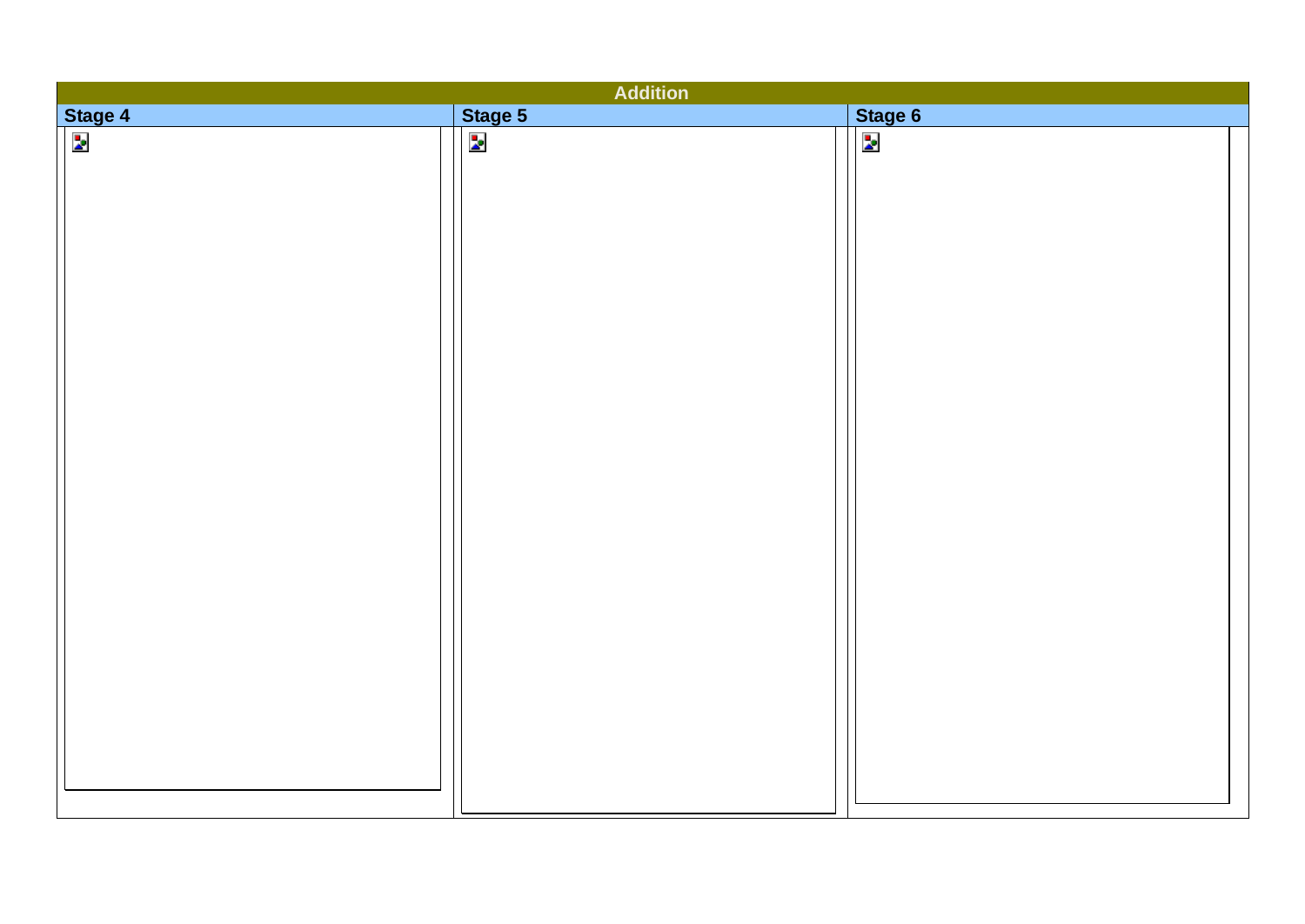| <b>Subtraction</b>                                                                                                                                                                                                                                                                                                                                                                                                                                                                                                                                                                                                                                                                                                                          |                                                                                                                                                                                                                                                                                                                                                                                                                                                                                                                                                                                                                                                                                                                                                                                                                                                                                                                                                                                                      |                                                                                                                                                                                                                                                                                                                                                                                                                                                                                                                    |  |  |  |  |
|---------------------------------------------------------------------------------------------------------------------------------------------------------------------------------------------------------------------------------------------------------------------------------------------------------------------------------------------------------------------------------------------------------------------------------------------------------------------------------------------------------------------------------------------------------------------------------------------------------------------------------------------------------------------------------------------------------------------------------------------|------------------------------------------------------------------------------------------------------------------------------------------------------------------------------------------------------------------------------------------------------------------------------------------------------------------------------------------------------------------------------------------------------------------------------------------------------------------------------------------------------------------------------------------------------------------------------------------------------------------------------------------------------------------------------------------------------------------------------------------------------------------------------------------------------------------------------------------------------------------------------------------------------------------------------------------------------------------------------------------------------|--------------------------------------------------------------------------------------------------------------------------------------------------------------------------------------------------------------------------------------------------------------------------------------------------------------------------------------------------------------------------------------------------------------------------------------------------------------------------------------------------------------------|--|--|--|--|
| Year 1                                                                                                                                                                                                                                                                                                                                                                                                                                                                                                                                                                                                                                                                                                                                      | Year <sub>2</sub>                                                                                                                                                                                                                                                                                                                                                                                                                                                                                                                                                                                                                                                                                                                                                                                                                                                                                                                                                                                    | Year <sub>3</sub>                                                                                                                                                                                                                                                                                                                                                                                                                                                                                                  |  |  |  |  |
| <b>Expected</b>                                                                                                                                                                                                                                                                                                                                                                                                                                                                                                                                                                                                                                                                                                                             | <b>Expected</b>                                                                                                                                                                                                                                                                                                                                                                                                                                                                                                                                                                                                                                                                                                                                                                                                                                                                                                                                                                                      | <b>Expected</b>                                                                                                                                                                                                                                                                                                                                                                                                                                                                                                    |  |  |  |  |
| count to and across 100, forwards and backwards,<br>beginning with 0 or 1, or from any given number<br>given a number, identify 1 more and 1 less<br>$\bullet$<br>identify and represent numbers using objects and<br>pictorial representations including the number line, and<br>use the language of: equal to, more than, less than<br>(fewer), most, least                                                                                                                                                                                                                                                                                                                                                                               | solve problems with addition and subtraction:<br>using concrete objects and pictorial<br>$\mathbf{o}$<br>representations, including those involving<br>numbers,<br>quantities and measures<br>applying their increasing knowledge of<br>$\Omega$<br>mental and written methods<br>recall and use addition and subtraction facts to 20<br>$\bullet$<br>fluently, and derive and use related facts up to 100<br>add and subtract numbers using concrete objects,<br>$\bullet$<br>pictorial representations, and mentally, including:<br>a two-digit number and 1s<br>$\mathbf{o}$<br>a two-digit number and 10s<br>$\Omega$<br>2 two-digit numbers<br>$\mathbf{o}$<br>adding 3 one-digit numbers<br>$\Omega$<br>show that addition of 2 numbers can be done in any<br>order (commutative) and subtraction of 1 number<br>from another cannot<br>recognise and use the inverse relationship between<br>addition and subtraction and use this to check<br>calculations and solve missing number problems | add and subtract numbers mentally,<br>including:<br>a three-digit number and 1s<br>three-digit number and 10s<br>a three-digit number and 100s<br>add and subtract numbers with up to 3<br>digits, using formal written methods of<br>columnar addition and subtraction<br>$\bullet$<br>estimate the answer to a calculation and<br>use inverse operations to check answers<br>solve problems, including missing number<br>problems, using number facts, place value, and<br>more complex addition and subtraction |  |  |  |  |
| In-depth                                                                                                                                                                                                                                                                                                                                                                                                                                                                                                                                                                                                                                                                                                                                    | In-depth                                                                                                                                                                                                                                                                                                                                                                                                                                                                                                                                                                                                                                                                                                                                                                                                                                                                                                                                                                                             | In-depth                                                                                                                                                                                                                                                                                                                                                                                                                                                                                                           |  |  |  |  |
| memorise and reason with number bonds to 10 and<br>20 in several forms (for example, $9 + 7 = 16$ ; $16 - 7 =$<br>$9; 7 = 16 - 9$ .<br>realise the effect of adding or subtracting 0. This<br>$\bullet$<br>establishes addition and subtraction as related<br>operations.<br>combine and increase numbers, counting forwards<br>and backwards.<br>discuss and solve problems in familiar practical<br>$\bullet$<br>contexts, including using quantities.<br>problems should include the terms: put together, add,<br>altogether, total, take away, distance between, difference<br>between, more than and less than, so that pupils develop<br>the concept of addition and subtraction and are enabled<br>to use these operations flexibly. | extend their understanding of the language of<br>$\bullet$<br>addition and subtraction to include sum and difference.<br>practise addition and subtraction to 20 to become<br>$\bullet$<br>increasingly fluent in deriving facts such as using $3 + 7$<br>$=10$ ; 10 - 7 = 3 and 7 = 10 - 3 to calculate 30 + 70 =<br>100; $100 - 70 = 30$ and $70 = 100 - 30$ .<br>check their calculations, including by adding to<br>$\bullet$<br>check subtraction and adding numbers in a different<br>order to check addition (for example, $5 + 2 + 1 = 1 + 5$<br>$+ 2 = 1 + 2 + 5$ ). This establishes commutativity and<br>associativity of addition.<br>record addition and subtraction in columns supports<br>$\bullet$<br>place value and prepares for formal written<br>methods with larger numbers                                                                                                                                                                                                     | practise solving varied addition and<br>subtraction questions.<br>mental calculations with two-digit numbers,<br>the answers could exceed 100.<br>use their understanding of place value and<br>$\bullet$<br>partitioning, and practise using columnar addition<br>and subtraction with increasingly large numbers<br>up to 3 digits to become fluent<br>develop the language of algebra as a means<br>of solving a variety of problems                                                                            |  |  |  |  |

 $\sim$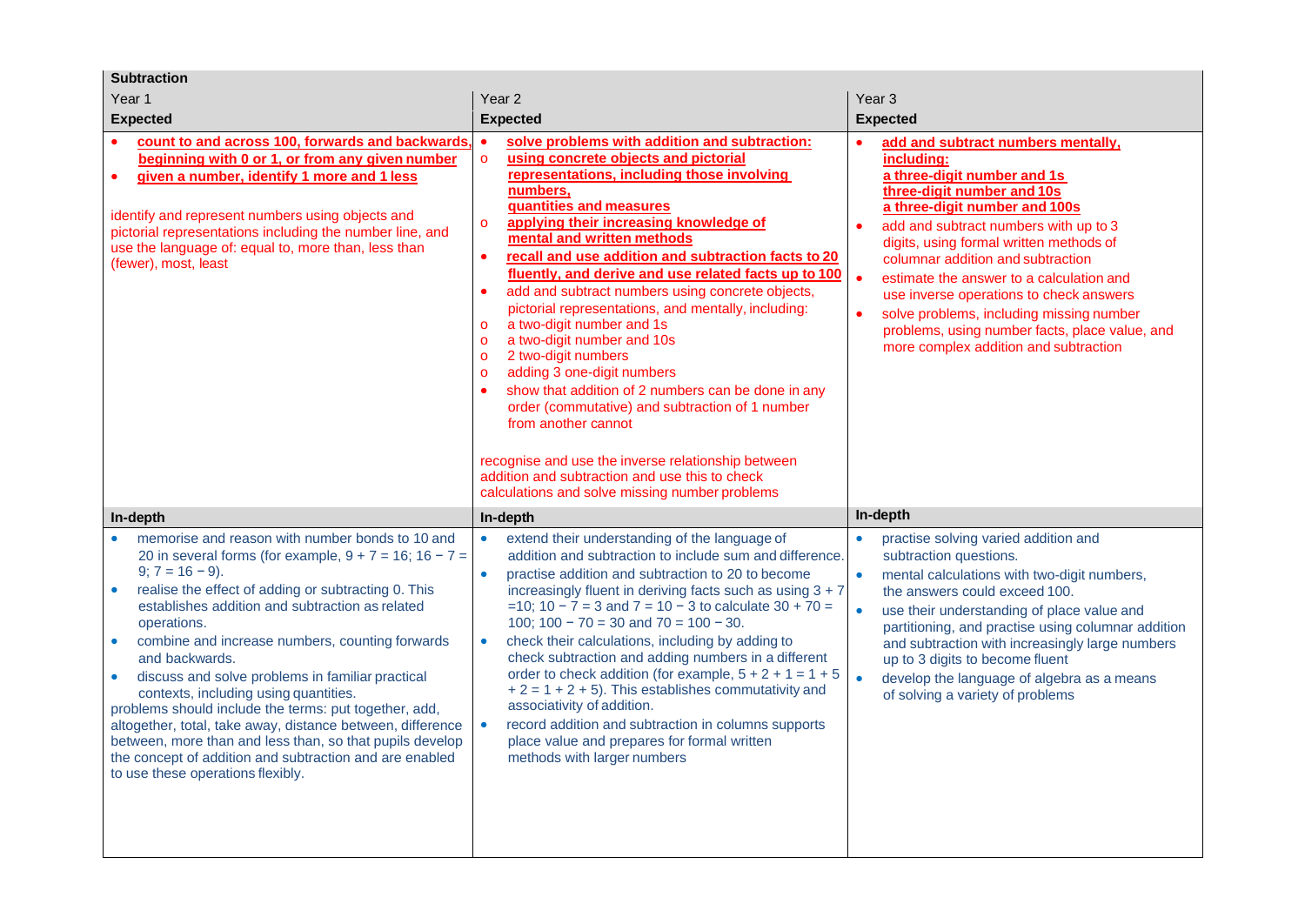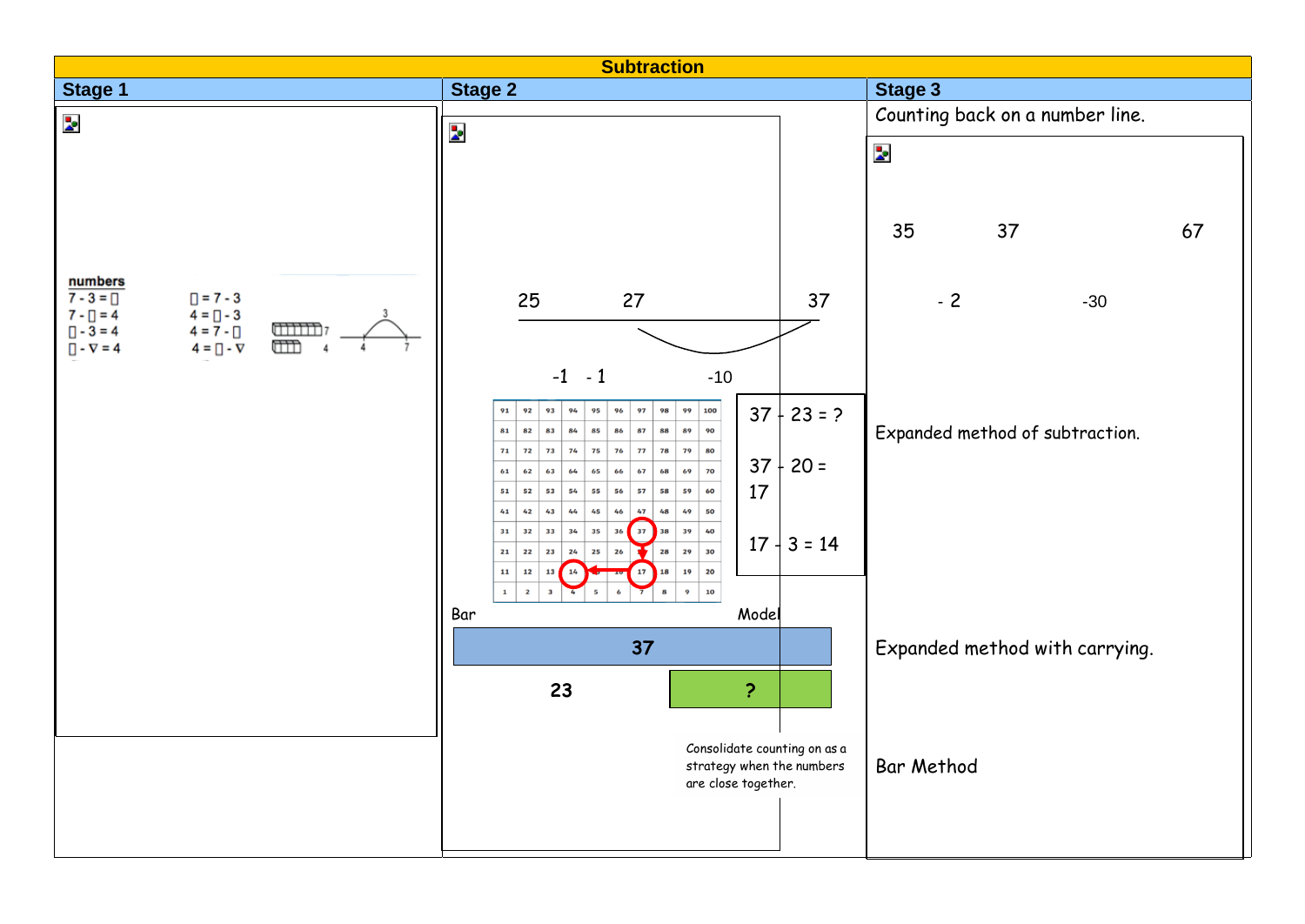| <b>Subtraction</b>                                                                                                                                                                                                                                                                                                                                                                                                                                                                                 |                                                                                                                                                                                                                                                                                                                                                                                                                                                                                                             |                                                                                                                                                                                                                                                                                                                                                                                                                                                                                                                                                                                                                                                                                                                  |  |  |
|----------------------------------------------------------------------------------------------------------------------------------------------------------------------------------------------------------------------------------------------------------------------------------------------------------------------------------------------------------------------------------------------------------------------------------------------------------------------------------------------------|-------------------------------------------------------------------------------------------------------------------------------------------------------------------------------------------------------------------------------------------------------------------------------------------------------------------------------------------------------------------------------------------------------------------------------------------------------------------------------------------------------------|------------------------------------------------------------------------------------------------------------------------------------------------------------------------------------------------------------------------------------------------------------------------------------------------------------------------------------------------------------------------------------------------------------------------------------------------------------------------------------------------------------------------------------------------------------------------------------------------------------------------------------------------------------------------------------------------------------------|--|--|
| Year 4                                                                                                                                                                                                                                                                                                                                                                                                                                                                                             | Year <sub>5</sub>                                                                                                                                                                                                                                                                                                                                                                                                                                                                                           | Year <sub>6</sub>                                                                                                                                                                                                                                                                                                                                                                                                                                                                                                                                                                                                                                                                                                |  |  |
| <b>Expected</b>                                                                                                                                                                                                                                                                                                                                                                                                                                                                                    | <b>Expected</b>                                                                                                                                                                                                                                                                                                                                                                                                                                                                                             | <b>Expected</b>                                                                                                                                                                                                                                                                                                                                                                                                                                                                                                                                                                                                                                                                                                  |  |  |
| add and subtract numbers with up to 4 digits<br>using the formal written methods of columnar<br>addition and subtraction where appropriate<br>estimate and use inverse operations to check<br>$\bullet$<br>answers to a calculation<br>solve addition and subtraction two-step<br>$\bullet$<br>problems in contexts, deciding which operations<br>and methods to use and why<br>solve simple measure and money problems<br>$\bullet$<br>involving fractions and decimals to two decimal<br>places. | add and subtract whole numbers with more<br>than 4 digits, including using formal written<br>methods (columnar addition and subtraction)<br>add and subtract numbers mentally with<br>$\bullet$<br>increasingly large numbers<br>use rounding to check answers to<br>$\bullet$<br>calculations and determine, in the context of a<br>problem, levels of accuracy<br>solve addition and subtraction multi-step<br>$\bullet$<br>problems in contexts, deciding which operations<br>and methods to use and why | use their knowledge of the order of<br>operations to carry out calculations involving the<br>4 operations<br>$\bullet$<br>solve addition and subtraction multi-step<br>problems in contexts, deciding which operations<br>and methods to use and why<br>solve problems involving addition,<br>$\bullet$<br>subtraction, multiplication and division<br>use estimation to check answers to<br>$\bullet$<br>calculations and determine, in the context of a<br>problem, an appropriate degree of accuracy<br>perform mental calculations, including with<br>$\bullet$<br>mixed operations and large numbers<br>solve problems which require answers to be<br>$\bullet$<br>rounded to specified degrees of accuracy |  |  |
| In-depth                                                                                                                                                                                                                                                                                                                                                                                                                                                                                           | In-depth                                                                                                                                                                                                                                                                                                                                                                                                                                                                                                    | In-depth                                                                                                                                                                                                                                                                                                                                                                                                                                                                                                                                                                                                                                                                                                         |  |  |
| continue to practise both mental methods<br>and columnar addition and subtraction with<br>increasingly large numbers to aid fluency                                                                                                                                                                                                                                                                                                                                                                | practise using the formal written methods<br>of columnar subtraction with increasingly large<br>numbers to aid fluency.<br>practise mental calculations with<br>$\bullet$<br>increasingly large numbers to aid fluency (for<br>example, $12,462 - 2,300 = 10,162$ .<br>introduce the language of algebra as a<br>$\bullet$<br>means of solving a variety of problems<br>mentally add and subtract tenths, and one-<br>$\bullet$<br>digit whole numbers and tenths.                                          | practise subtraction for larger numbers,<br>using the formal written methods of columnar<br>subtraction.<br>undertake mental calculations with<br>$\bullet$<br>increasingly large numbers and more complex<br>calculations.<br>develop the language of algebra as a means<br>$\bullet$<br>of solving a variety of problems                                                                                                                                                                                                                                                                                                                                                                                       |  |  |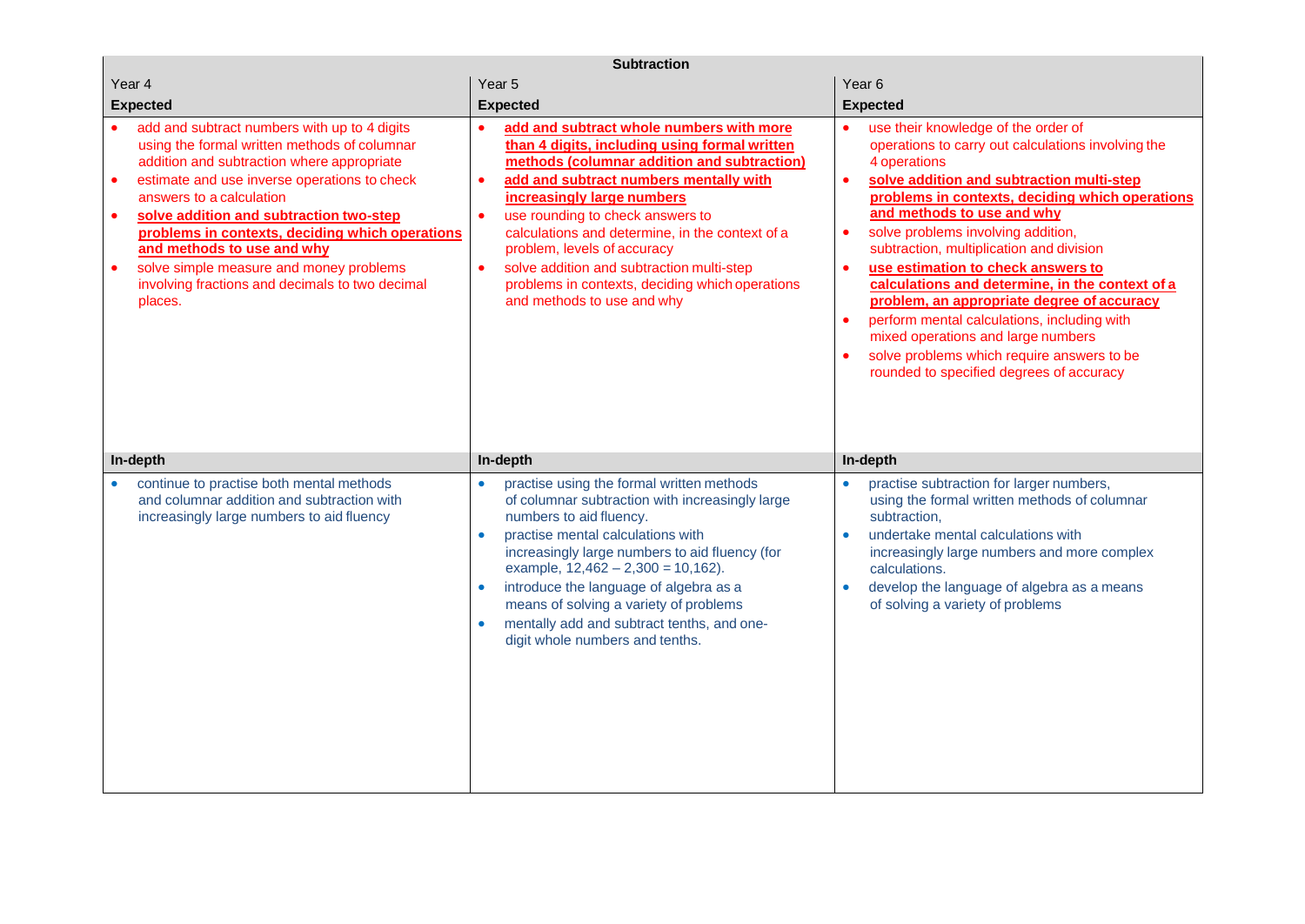| <b>Subtraction</b> |                                                                                                                                                                                                                                          |                                                                                                                                                     |                                                                                                           |  |  |  |
|--------------------|------------------------------------------------------------------------------------------------------------------------------------------------------------------------------------------------------------------------------------------|-----------------------------------------------------------------------------------------------------------------------------------------------------|-----------------------------------------------------------------------------------------------------------|--|--|--|
| <b>Stage 4</b>     |                                                                                                                                                                                                                                          | <b>Stage 5</b>                                                                                                                                      | <b>Stage 6</b>                                                                                            |  |  |  |
| þ.                 | ormal Method for Subtraction.<br>Place Value titles to be<br>shown in all calculations.<br>Ones to be used.<br>ormal Method with exchanging.<br>Þ<br>prmal Method with 0 as a place holder.<br>Subtraction must start<br>from the right. | Formal Method for Subtraction using more<br>than 4 digits.<br>$\mathbf{z}$<br>Formal Method for Subtraction involving<br>decimals up to two places. | $\mathbf{z}$<br>Can you use five of the digits 1 to 9 to make<br>this number sentence true?<br>$= 23.8$   |  |  |  |
| ar Method<br>Þ     |                                                                                                                                                                                                                                          | <b>Bar Method</b><br>$\mathbf{z}$                                                                                                                   | For other examples see Mastery documentation<br>NCETM and progression maps for reasoning.<br>(Upper KS2.) |  |  |  |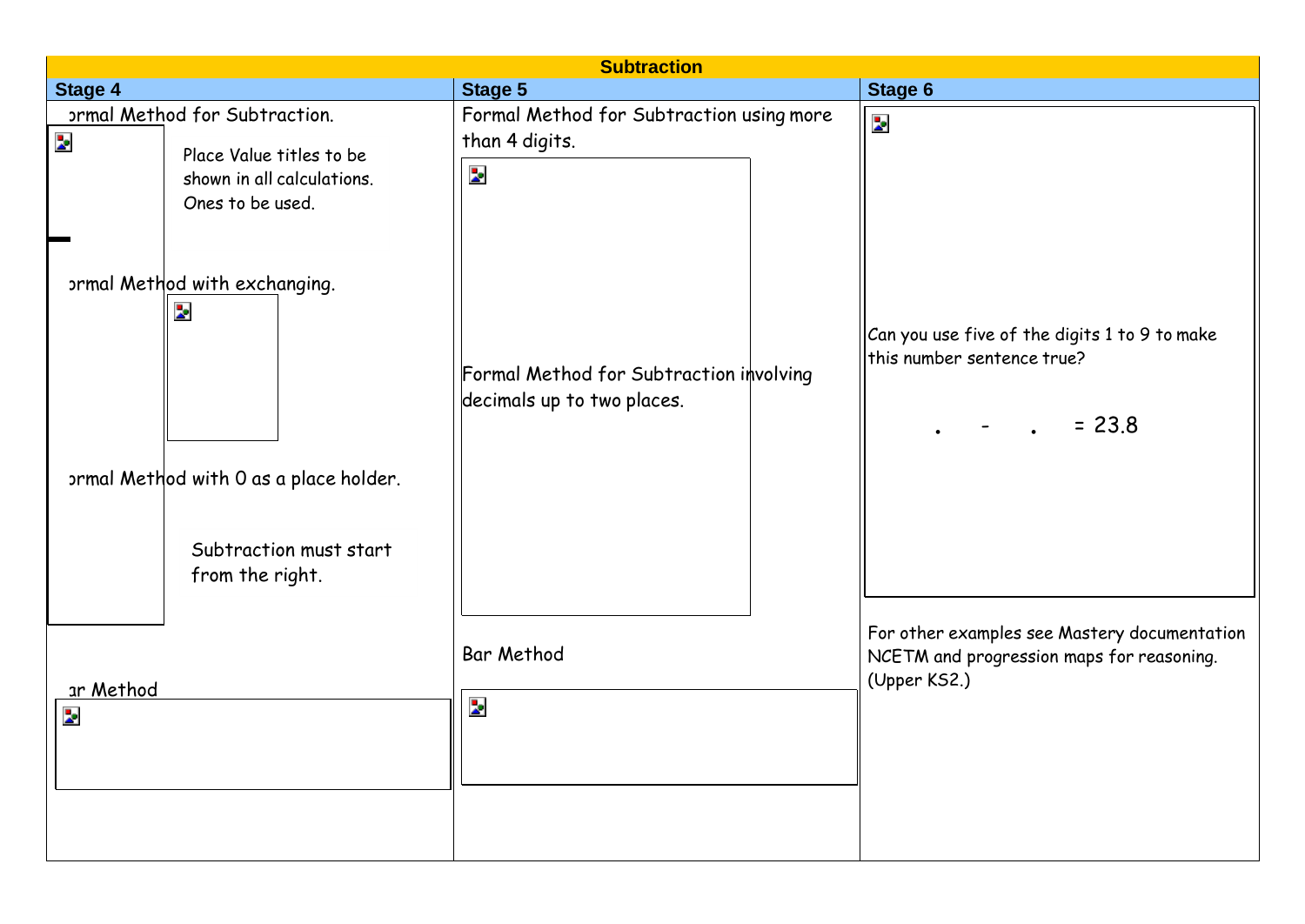| <b>Multiplication</b>                                                                                                                                                                                                                                                                                                                   |                                                                                                                                                                                                                                                                                                                                                                                                                                                                                                                                                                                                                                                                                                                                                                                                                                                                                                                                                                                                                                                    |                                                                                                                                                                                                                                                                                                                                                                                                                                                                                                                                                                                                                                                                                                                                                                                                                                                                                                                                                                                                                                                                                                                                    |  |  |  |
|-----------------------------------------------------------------------------------------------------------------------------------------------------------------------------------------------------------------------------------------------------------------------------------------------------------------------------------------|----------------------------------------------------------------------------------------------------------------------------------------------------------------------------------------------------------------------------------------------------------------------------------------------------------------------------------------------------------------------------------------------------------------------------------------------------------------------------------------------------------------------------------------------------------------------------------------------------------------------------------------------------------------------------------------------------------------------------------------------------------------------------------------------------------------------------------------------------------------------------------------------------------------------------------------------------------------------------------------------------------------------------------------------------|------------------------------------------------------------------------------------------------------------------------------------------------------------------------------------------------------------------------------------------------------------------------------------------------------------------------------------------------------------------------------------------------------------------------------------------------------------------------------------------------------------------------------------------------------------------------------------------------------------------------------------------------------------------------------------------------------------------------------------------------------------------------------------------------------------------------------------------------------------------------------------------------------------------------------------------------------------------------------------------------------------------------------------------------------------------------------------------------------------------------------------|--|--|--|
| Year 1                                                                                                                                                                                                                                                                                                                                  | Year <sub>2</sub>                                                                                                                                                                                                                                                                                                                                                                                                                                                                                                                                                                                                                                                                                                                                                                                                                                                                                                                                                                                                                                  | Year <sub>3</sub>                                                                                                                                                                                                                                                                                                                                                                                                                                                                                                                                                                                                                                                                                                                                                                                                                                                                                                                                                                                                                                                                                                                  |  |  |  |
| <b>Expected</b><br>solve one-step problems involving multiplication<br>and division, by calculating the answer using concrete<br>objects, pictorial representations and arrays with the<br>support of the teacher                                                                                                                       | <b>Expected</b><br>recall and use multiplication and division facts for<br>the 2, 5 and 10 multiplication tables, including<br>recognising odd and even numbers<br>calculate mathematical statements for<br>$\bullet$<br>multiplication and division within the multiplication<br>tables and write them using the multiplication $(x)$ ,<br>division $(\div)$ and equals $(=)$ signs<br>show that multiplication of 2 numbers can be done<br>in any order (commutative) and division of 1 number by<br>another cannot<br>solve problems involving multiplication and division,<br>using materials, arrays, repeated addition, mental<br>methods, and multiplication and division facts,<br>including problems in contexts                                                                                                                                                                                                                                                                                                                          | <b>Expected</b><br>recall and use multiplication and division facts for<br>the 3, 4 and 8 multiplication tables.<br>write and calculate mathematical statements for<br>$\bullet$<br>multiplication and division using the multiplication<br>tables that they know, including for two-digit numbers<br>times one-digit numbers, using mental and<br>progressing to formal written methods<br>solve problems, including missing number problems,<br>$\bullet$<br>involving multiplication and division, including positive<br>interger scaling problems and correspondence problems in<br>which n objects are connected to m objects                                                                                                                                                                                                                                                                                                                                                                                                                                                                                                 |  |  |  |
| In-depth<br>through grouping and sharing small quantities, pupils<br>begin to understand:<br>multiplication and<br>division<br>doubling numbers<br>and quantities<br>finding simple<br>fractions of objects,<br>numbers and<br>quantities<br>make connections between arrays, number patterns,<br>and counting in twos, fives and tens. | In-depth<br>use a variety of language to describe multiplication<br>and division<br>introduce the multiplication tables.<br>$\bullet$<br>practise to become fluent in the 2, 5 and 10<br>۰<br>multiplication tables and connect them to each other.<br>connect the 10 multiplication table to place value,<br>$\bullet$<br>and the 5 multiplication table to the divisions on the<br>clock face.<br>begin to use other multiplication tables and recall<br>$\bullet$<br>multiplication facts, including using related division<br>facts to perform written and mental calculations.<br>Work with a range of materials and contexts in<br>$\bullet$<br>which multiplication and division relate to grouping and<br>sharing discrete and continuous quantities, to arrays and<br>to repeated addition.<br>begin to relate these to fractions and measures<br>$\bullet$<br>(for example, $40 \div 2 = 20$ , 20 is a half of 40).<br>use inverse relations to develop reasoning (for<br>$\bullet$<br>example, $4 \times 5 = 20$ and $20 \div 5 = 4$ ). | In-depth<br>develop efficient mental methods, for example,<br>$\bullet$<br>using commutativity and associativity (for example,<br>$4 \times 12 \times 5 = 4 \times 5 \times 12 = 20 \times 12 = 240$ ) and<br>multiplication and division facts (eg, using $3 \times 2 = 6$ ,<br>$6 \div 3 = 2$ and $2 = 6 \div 3$ to derive related facts (eg.<br>$30 \times 2 = 60$ , $60 \div 3 = 20$ and $20 = 60 \div 3$ ).<br>develop reliable written methods for multiplication<br>$\bullet$<br>and division, starting with calculations of two-digit<br>numbers by one-digit numbers and progressing to the<br>formal written methods of short multiplication and division.<br>solve simple problems in contexts, deciding which<br>$\bullet$<br>of the four operations to use and why. Include<br>measuring and scaling contexts, (for example, four<br>times as high, eight times as long etc.) and<br>correspondence problems in which m objects are<br>connected to n objects (eg, 3 hats and 4 coats, how<br>many different outfits?; 12 sweets shared equally<br>between 4 children; 4 cakes shared equally between 8<br>children). |  |  |  |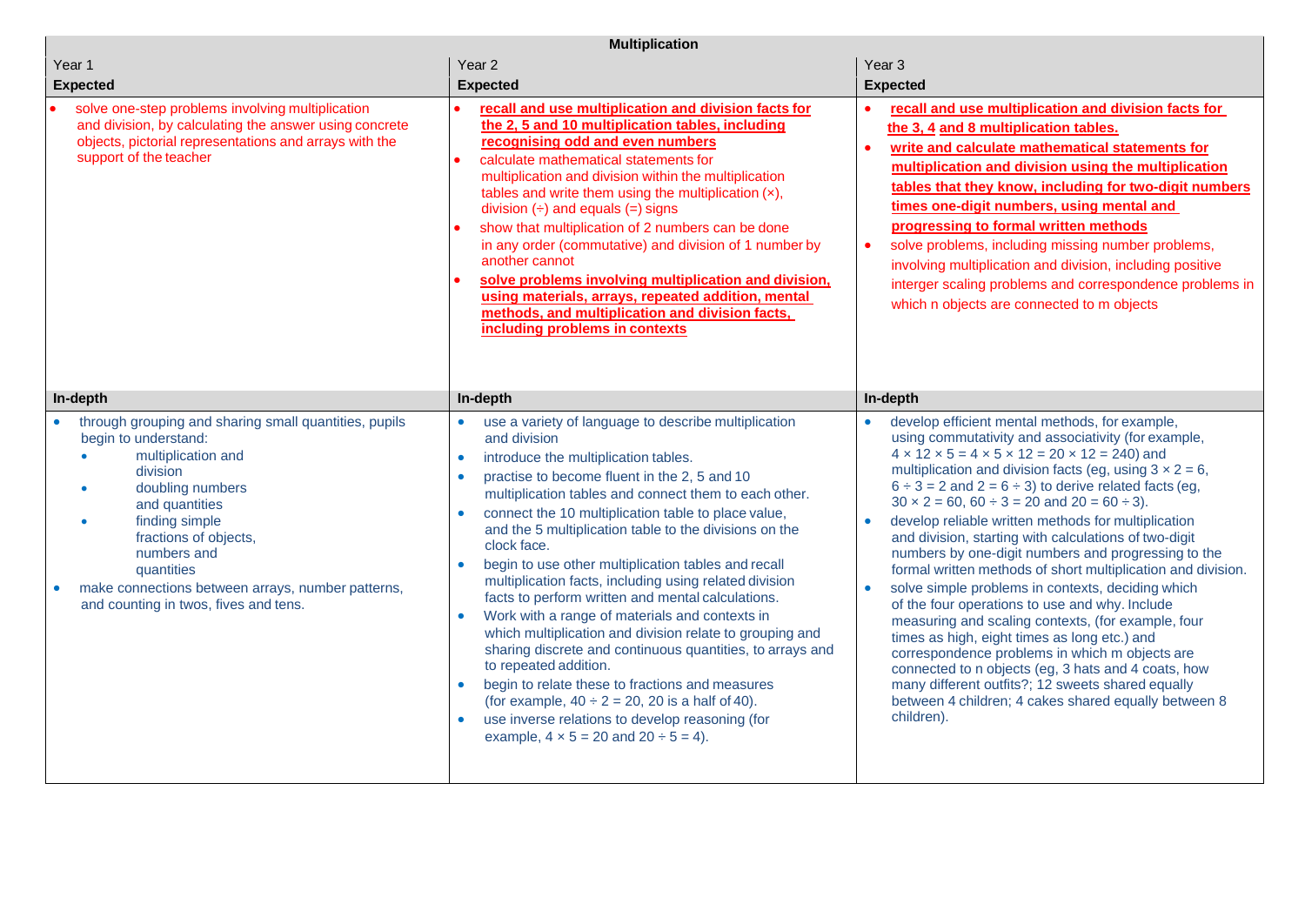| Stage 2<br>Stage 3<br>Stage 1<br>$\overline{\mathbf{z}}$ | <b>Multiplication</b> |  |  |  |
|----------------------------------------------------------|-----------------------|--|--|--|
|                                                          |                       |  |  |  |
|                                                          |                       |  |  |  |
|                                                          |                       |  |  |  |
|                                                          |                       |  |  |  |
|                                                          |                       |  |  |  |
|                                                          |                       |  |  |  |
|                                                          |                       |  |  |  |
|                                                          |                       |  |  |  |
|                                                          |                       |  |  |  |
|                                                          |                       |  |  |  |
|                                                          |                       |  |  |  |
|                                                          |                       |  |  |  |
|                                                          |                       |  |  |  |
|                                                          |                       |  |  |  |
|                                                          |                       |  |  |  |
|                                                          |                       |  |  |  |
|                                                          |                       |  |  |  |
|                                                          |                       |  |  |  |
|                                                          |                       |  |  |  |
|                                                          |                       |  |  |  |
|                                                          |                       |  |  |  |
|                                                          |                       |  |  |  |
|                                                          |                       |  |  |  |
|                                                          |                       |  |  |  |
|                                                          |                       |  |  |  |
|                                                          |                       |  |  |  |
|                                                          |                       |  |  |  |
|                                                          |                       |  |  |  |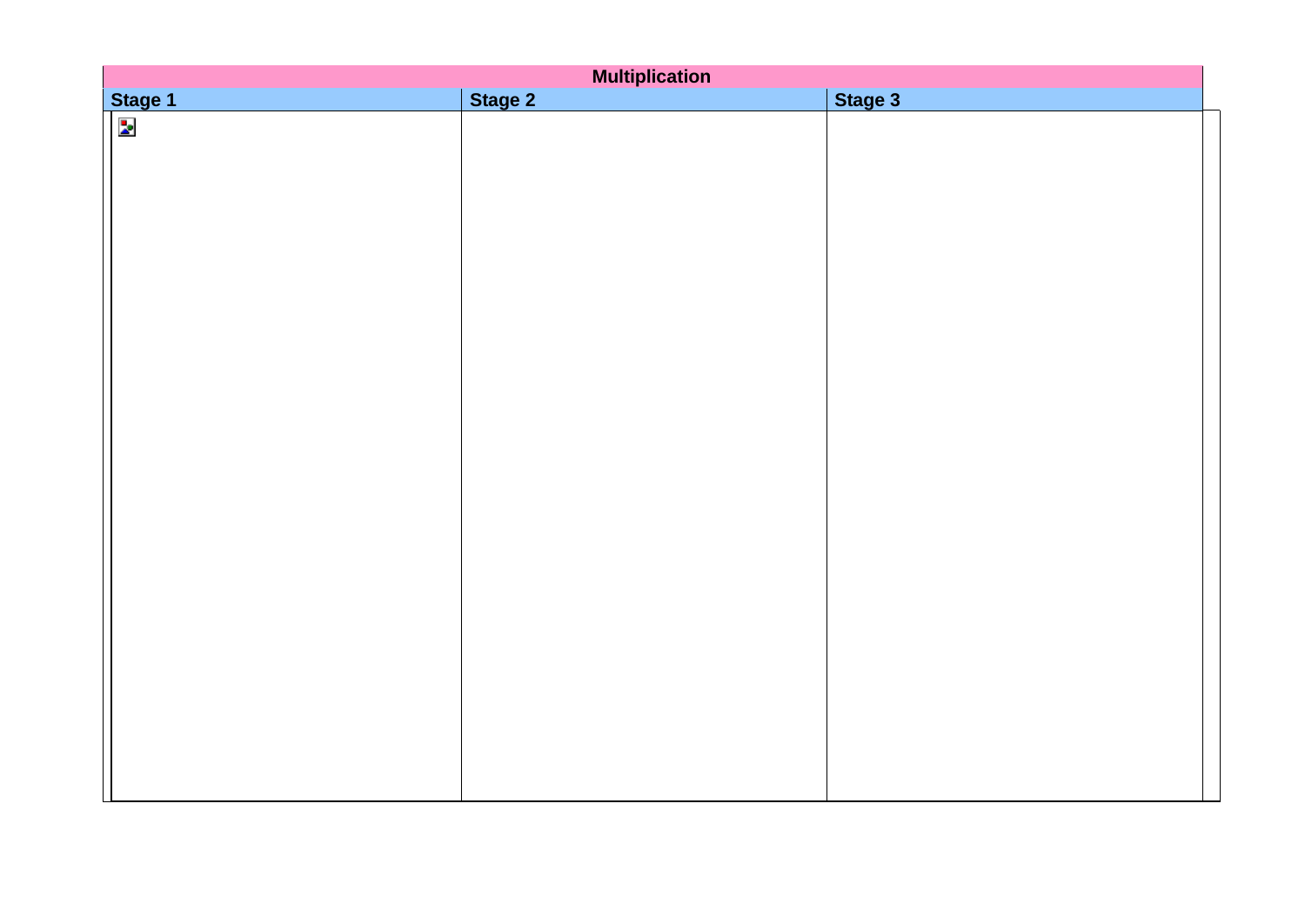| <b>Multiplication</b>                                                                                                                                                                                                                                                                                                                                                                                                                                                                                                                                                                                                                                                                                                                                      |                                                                                                                                                                                                                                                                                                                                                                                                                                                                                                                                                                                                                                                                                                                                                                                                                                                                                                                                                                                                                                                                                                                                                                                                                                                                                                                                                               |                                                                                                                                                                                                                                                                                                                                                                                                                                                                                                                                                                                                                                                                                                                                                                                                                                                                                                                                                                                                                                                                                                                                                                                                                                                                                                                                                                    |  |  |
|------------------------------------------------------------------------------------------------------------------------------------------------------------------------------------------------------------------------------------------------------------------------------------------------------------------------------------------------------------------------------------------------------------------------------------------------------------------------------------------------------------------------------------------------------------------------------------------------------------------------------------------------------------------------------------------------------------------------------------------------------------|---------------------------------------------------------------------------------------------------------------------------------------------------------------------------------------------------------------------------------------------------------------------------------------------------------------------------------------------------------------------------------------------------------------------------------------------------------------------------------------------------------------------------------------------------------------------------------------------------------------------------------------------------------------------------------------------------------------------------------------------------------------------------------------------------------------------------------------------------------------------------------------------------------------------------------------------------------------------------------------------------------------------------------------------------------------------------------------------------------------------------------------------------------------------------------------------------------------------------------------------------------------------------------------------------------------------------------------------------------------|--------------------------------------------------------------------------------------------------------------------------------------------------------------------------------------------------------------------------------------------------------------------------------------------------------------------------------------------------------------------------------------------------------------------------------------------------------------------------------------------------------------------------------------------------------------------------------------------------------------------------------------------------------------------------------------------------------------------------------------------------------------------------------------------------------------------------------------------------------------------------------------------------------------------------------------------------------------------------------------------------------------------------------------------------------------------------------------------------------------------------------------------------------------------------------------------------------------------------------------------------------------------------------------------------------------------------------------------------------------------|--|--|
| Year 4                                                                                                                                                                                                                                                                                                                                                                                                                                                                                                                                                                                                                                                                                                                                                     | Year <sub>5</sub>                                                                                                                                                                                                                                                                                                                                                                                                                                                                                                                                                                                                                                                                                                                                                                                                                                                                                                                                                                                                                                                                                                                                                                                                                                                                                                                                             | Year 6                                                                                                                                                                                                                                                                                                                                                                                                                                                                                                                                                                                                                                                                                                                                                                                                                                                                                                                                                                                                                                                                                                                                                                                                                                                                                                                                                             |  |  |
| <b>Expected</b>                                                                                                                                                                                                                                                                                                                                                                                                                                                                                                                                                                                                                                                                                                                                            | <b>Expected</b>                                                                                                                                                                                                                                                                                                                                                                                                                                                                                                                                                                                                                                                                                                                                                                                                                                                                                                                                                                                                                                                                                                                                                                                                                                                                                                                                               | <b>Expected</b>                                                                                                                                                                                                                                                                                                                                                                                                                                                                                                                                                                                                                                                                                                                                                                                                                                                                                                                                                                                                                                                                                                                                                                                                                                                                                                                                                    |  |  |
| recall multiplication and division facts for<br>multiplication tables up to 12 x 12<br>use place value, known and derived facts to<br>$\bullet$<br>multiply and divide mentally, including: multiplying by<br>0 and 1; dividing by 1; multiplying together 3<br>numbers<br>recognise and use factor pairs and<br>$\bullet$<br>commutativity in mental calculations<br>multiply two-digit and three-digit numbers<br>$\bullet$<br>by a one-digit number using formal written layout<br>solve problems involving multiplying and<br>$\bullet$<br>adding, including using the distributive law to<br>multiply two-digit numbers by 1 digit, integer<br>scaling problems and harder correspondence<br>problems such as n objects are connected to m<br>objects | identify multiples and factors, including<br>$\bullet$<br>finding all factor pairs of a number, and common<br>factors of 2 numbers<br>know and use the vocabulary of prime<br>$\bullet$<br>numbers, prime factors and composite (non-<br>prime) numbers<br>establish whether a number up to 100 is<br>$\bullet$<br>prime and recall prime numbers up to 19<br>multiply numbers up to 4 digits by a one- or<br>$\bullet$<br>two-digit number using a formal written method,<br>including long multiplication for two-digit numbers<br>multiply and divide numbers mentally, drawing<br>$\bullet$<br>upon known facts<br>multiply and divide whole numbers and those<br>$\bullet$<br>involving decimals by 10, 100 and 1,000<br>recognise and use square numbers and cube<br>$\bullet$<br>numbers, and the notation for squared (2) and<br>cubed $(3)$<br>solve problems involving multiplication and<br>$\bullet$<br>division, including using their knowledge<br>of factors and multiples, squares and<br>cubes<br>solve problems involving addition,<br>$\bullet$<br>subtraction, multiplication and division and a<br>combination of these, including understanding the<br>meaning of the equals sign<br>solve problems involving multiplication and<br>$\bullet$<br>division, including scaling by simple fractions<br>and problems involving simple rates | multiply multi-digit numbers up to 4 digits<br>$\bullet$<br>by a two-digit whole number using the formal<br>written method of long multiplication<br>identify common factors, common multiples<br>$\bullet$<br>and prime numbers<br>perform mental calculations, including with<br>$\bullet$<br>mixed operations and large numbers<br>use their knowledge of the order of<br>$\bullet$<br>operations to carry out calculations involving the<br>4 operations<br>solve problems involving addition.<br>$\bullet$<br>subtraction, multiplication and division<br>use estimation to check answers to<br>$\bullet$<br>calculations and determine, in the context of a<br>problem, an appropriate degree of accuracy<br>identify the value of each digit in numbers<br>$\bullet$<br>given to three decimal places and multiply and<br>divide numbers by 10, 100 and 1000 giving<br>answers up to three decimal places<br>multiply one-digit numbers with up to two<br>$\bullet$<br>decimal places by whole numbers<br>solve problems which require answers to be<br>$\bullet$<br>rounded to specified degrees of accuracy<br>recall and use equivalences between simple<br>$\bullet$<br>fractions, decimals and percentages, including in<br>different contexts.<br>solve problems which require answers to be<br>$\bullet$<br>rounded to specified degrees of accuracy |  |  |
| In-depth                                                                                                                                                                                                                                                                                                                                                                                                                                                                                                                                                                                                                                                                                                                                                   | In-depth                                                                                                                                                                                                                                                                                                                                                                                                                                                                                                                                                                                                                                                                                                                                                                                                                                                                                                                                                                                                                                                                                                                                                                                                                                                                                                                                                      | In-depth                                                                                                                                                                                                                                                                                                                                                                                                                                                                                                                                                                                                                                                                                                                                                                                                                                                                                                                                                                                                                                                                                                                                                                                                                                                                                                                                                           |  |  |
| continue to practise recalling and using<br>multiplication tables and related division facts to<br>aid fluency.<br>practise mental methods and extend this to<br>$\bullet$                                                                                                                                                                                                                                                                                                                                                                                                                                                                                                                                                                                 | practise and extend their use of the formal<br>$\bullet$<br>written methods of short multiplication and short<br>division.<br>$\bullet$<br>apply all the multiplication tables and related division                                                                                                                                                                                                                                                                                                                                                                                                                                                                                                                                                                                                                                                                                                                                                                                                                                                                                                                                                                                                                                                                                                                                                           | practise multiplication for larger numbers,<br>$\bullet$<br>using the formal written methods of short and<br>long multiplication.<br>undertake mental calculations with increasingly<br>$\bullet$                                                                                                                                                                                                                                                                                                                                                                                                                                                                                                                                                                                                                                                                                                                                                                                                                                                                                                                                                                                                                                                                                                                                                                  |  |  |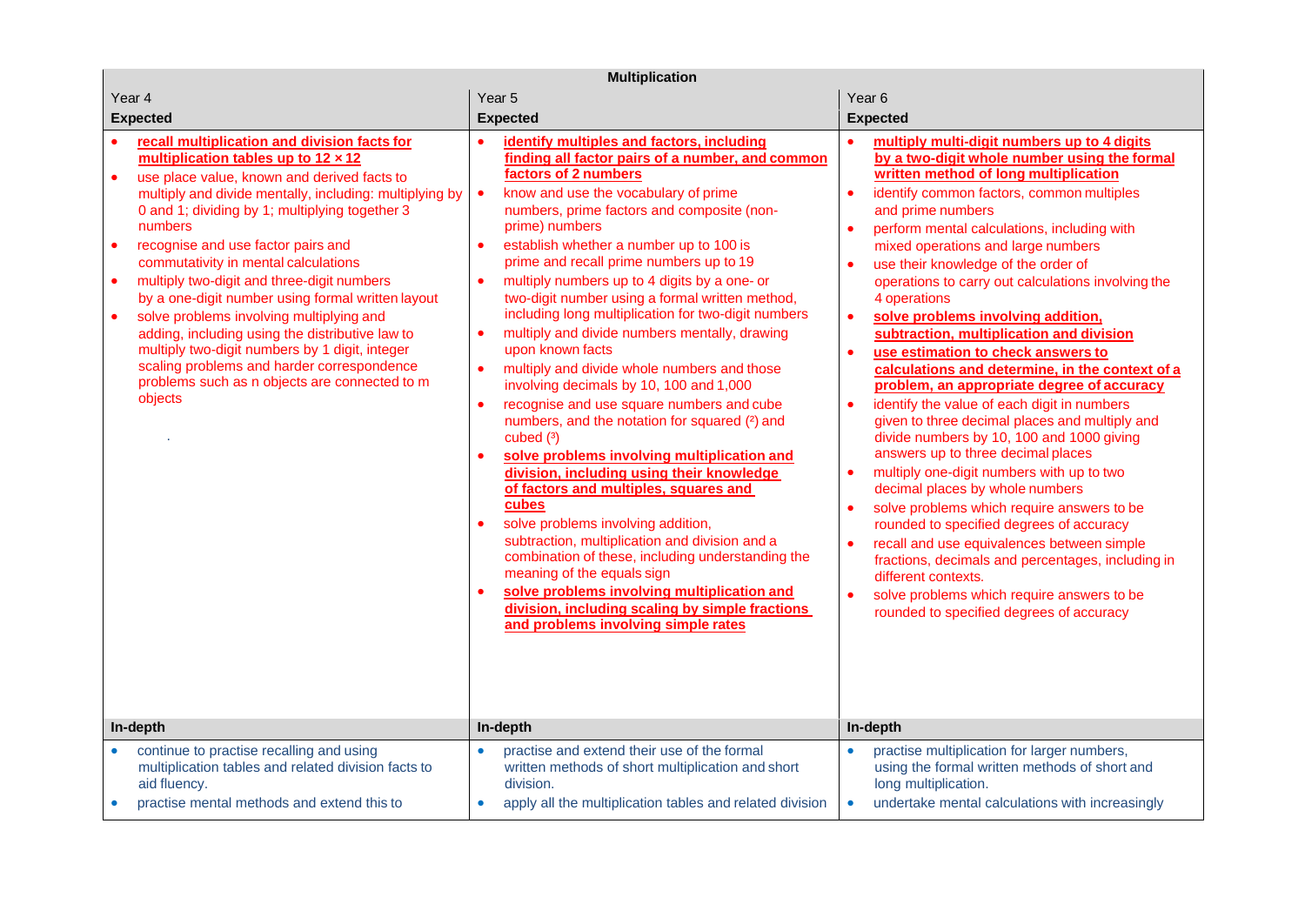| 3-digit numbers to derive facts, (for example<br>$600 \div 3 = 200$ can be derived from $2 \times 3 = 6$ ).<br>practise to become fluent in the formal<br>$\bullet$                                                                                                                                                                                                                                                                                                                                                                                                                                                                                                                                                                                                       |                                                                                                                                                  | facts frequently, commit them to memory and use<br>them confidently to make larger calculations.                                                                                                                                                                                                                                                                                                                                                                                                                                                                                                                                                                                                                                                                                                                                                                                                                                                                                                                                                                                                                                                                                       | large numbers and more complex calculations.                                                                                                                                                                                                                                                                                                                                                                                                                                                                                                                                                                                                                                                                                                                                                                                      |
|---------------------------------------------------------------------------------------------------------------------------------------------------------------------------------------------------------------------------------------------------------------------------------------------------------------------------------------------------------------------------------------------------------------------------------------------------------------------------------------------------------------------------------------------------------------------------------------------------------------------------------------------------------------------------------------------------------------------------------------------------------------------------|--------------------------------------------------------------------------------------------------------------------------------------------------|----------------------------------------------------------------------------------------------------------------------------------------------------------------------------------------------------------------------------------------------------------------------------------------------------------------------------------------------------------------------------------------------------------------------------------------------------------------------------------------------------------------------------------------------------------------------------------------------------------------------------------------------------------------------------------------------------------------------------------------------------------------------------------------------------------------------------------------------------------------------------------------------------------------------------------------------------------------------------------------------------------------------------------------------------------------------------------------------------------------------------------------------------------------------------------------|-----------------------------------------------------------------------------------------------------------------------------------------------------------------------------------------------------------------------------------------------------------------------------------------------------------------------------------------------------------------------------------------------------------------------------------------------------------------------------------------------------------------------------------------------------------------------------------------------------------------------------------------------------------------------------------------------------------------------------------------------------------------------------------------------------------------------------------|
| written method of short multiplication and short<br>division with exact answers<br>write statements about the equality of expressions<br>(for example, use the distributive law $39 \times 7 = 30 \times$<br>$7 + 9 \times 7$ and associative law (2 x 3) $\times$ 4 = 2 x (3 x<br>$4)$ ).<br>combine their knowledge of number facts<br>$\bullet$<br>and rules of arithmetic to solve mental and<br>written calculations for example, $2 \times 6 \times 5 = 10 \times$<br>$6 = 60.$<br>solve two-step problems in contexts, choosing the<br>appropriate operation, working with increasingly<br>harder numbers. This should include<br>correspondence questions such as the numbers<br>of choices of a meal on a menu, or 3 cakes shared<br>equally between 10 children | $\blacksquare$<br>$= 24$ r 2 = 241/2 = 24.5 $\approx$ 25).<br>such as kilometres and metres.<br>expressed as $a(b + c) = ab + ac$ .<br>$\bullet$ | use and understand the terms factor,<br>$\bullet$<br>multiple and prime, square and cube numbers.<br>interpret non-integer answers to division by<br>expressing results in different ways according to the<br>$\bullet$<br>context, including with remainders, as fractions, as<br>decimals or by rounding (for example, $98 \div 4 = 98/4$<br>$\bullet$<br>use multiplication and division as inverses to<br>support the introduction of ratio in year 6, for<br>$\bullet$<br>example, by multiplying and dividing by powers of<br>10 in scale drawings or by multiplying and dividing<br>$\bullet$<br>by powers of a 1,000 in converting between units<br>introduce the language of algebra as a means<br>$\bullet$<br>of solving a variety of problems distributivity can be<br>understand the terms factor, multiple and prime,<br>square and cube numbers and use them to construct<br>equivalence statements (for example, $4 \times 35 = 2 \times 2$<br>$x$ 35; 3 x 270 = 3 x 3 x 9 x 10 = 9 <sup>2</sup> x 10).<br>use and explain the equals sign to indicate<br>equivalence, including in missing number problems<br>(for example $13 + 24 = 12 + 25$ ; $33 = 5 \times ?$ ). | Continue to use all the multiplication tables to<br>calculate mathematical statements in order to<br>maintain their fluency.<br>explore the order of operations using<br>brackets; for example, $2 + 1 \times 3 = 5$ and $(2 + 1) \times$<br>$3 = 9.$<br>understand common factors can be related<br>to finding equivalent fractions<br>develop the connection made between<br>multiplication and division with fractions,<br>decimals, percentages and ratio<br>develop the language of algebra as a means<br>of solving a variety of problems<br>multiply and divide numbers with up to two<br>decimal places by one-digit and two-digit whole<br>numbers.<br>multiply decimals by whole numbers, starting with<br>the simplest cases, such as $0.4 \times 2 = 0.8$ , and in<br>practical contexts, such as measures and money. |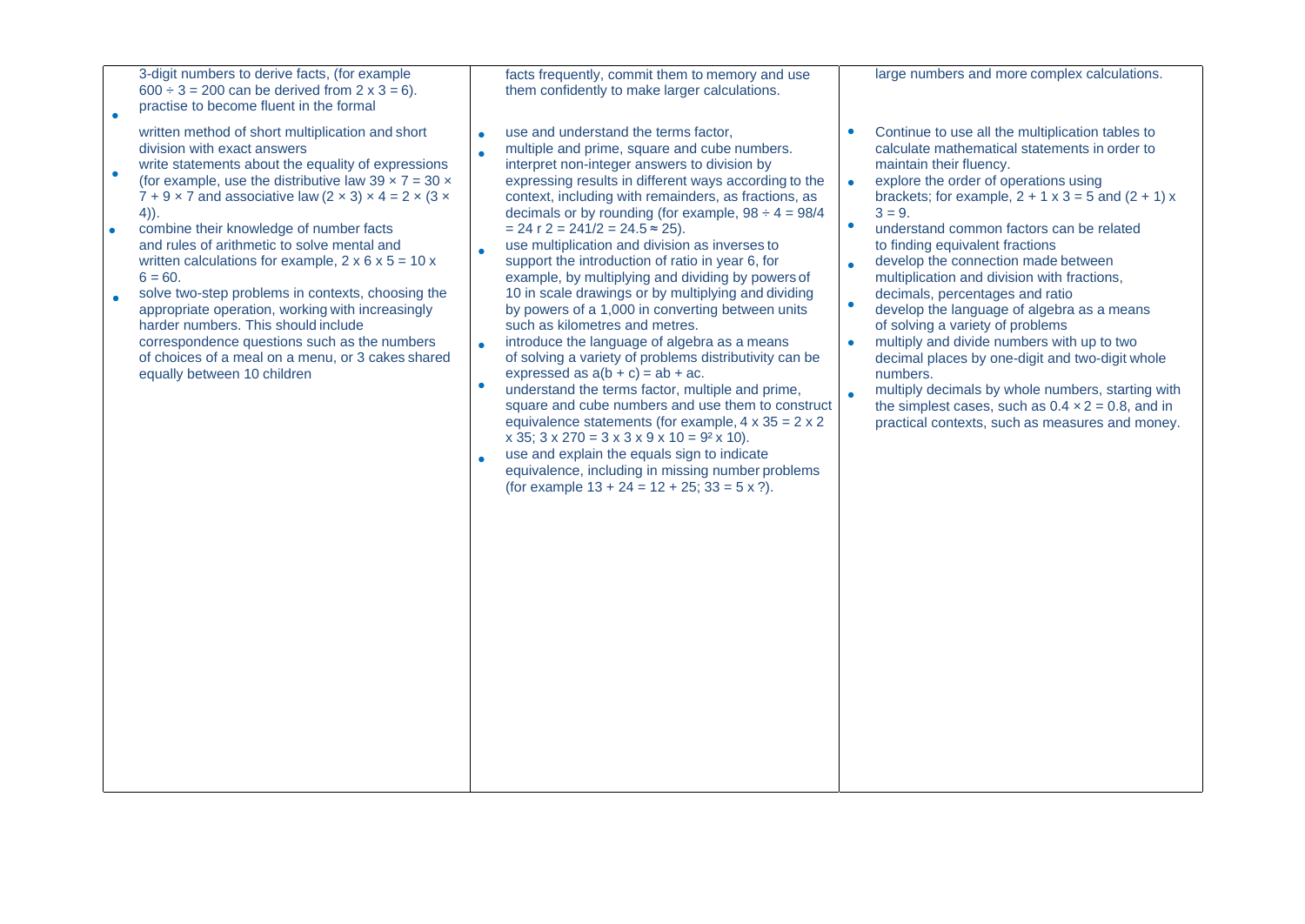| <b>Multiplication</b>   |                         |                         |  |
|-------------------------|-------------------------|-------------------------|--|
| Stage 4                 | Stage 5                 | Stage 6                 |  |
| $\overline{\mathbf{z}}$ | $\overline{\mathbf{z}}$ | $\overline{\mathbf{z}}$ |  |
|                         |                         |                         |  |
|                         |                         |                         |  |
|                         |                         |                         |  |
|                         |                         |                         |  |
|                         |                         |                         |  |
|                         |                         |                         |  |
|                         |                         |                         |  |
|                         |                         |                         |  |
|                         |                         |                         |  |
|                         |                         |                         |  |
|                         |                         |                         |  |
|                         |                         |                         |  |
|                         |                         |                         |  |
|                         |                         |                         |  |
|                         |                         |                         |  |
|                         |                         |                         |  |
|                         |                         |                         |  |
|                         |                         |                         |  |
|                         |                         |                         |  |
|                         |                         |                         |  |
|                         |                         |                         |  |
|                         |                         |                         |  |
|                         |                         |                         |  |
|                         |                         |                         |  |
|                         |                         |                         |  |
|                         |                         |                         |  |
|                         |                         |                         |  |
|                         |                         |                         |  |
|                         |                         |                         |  |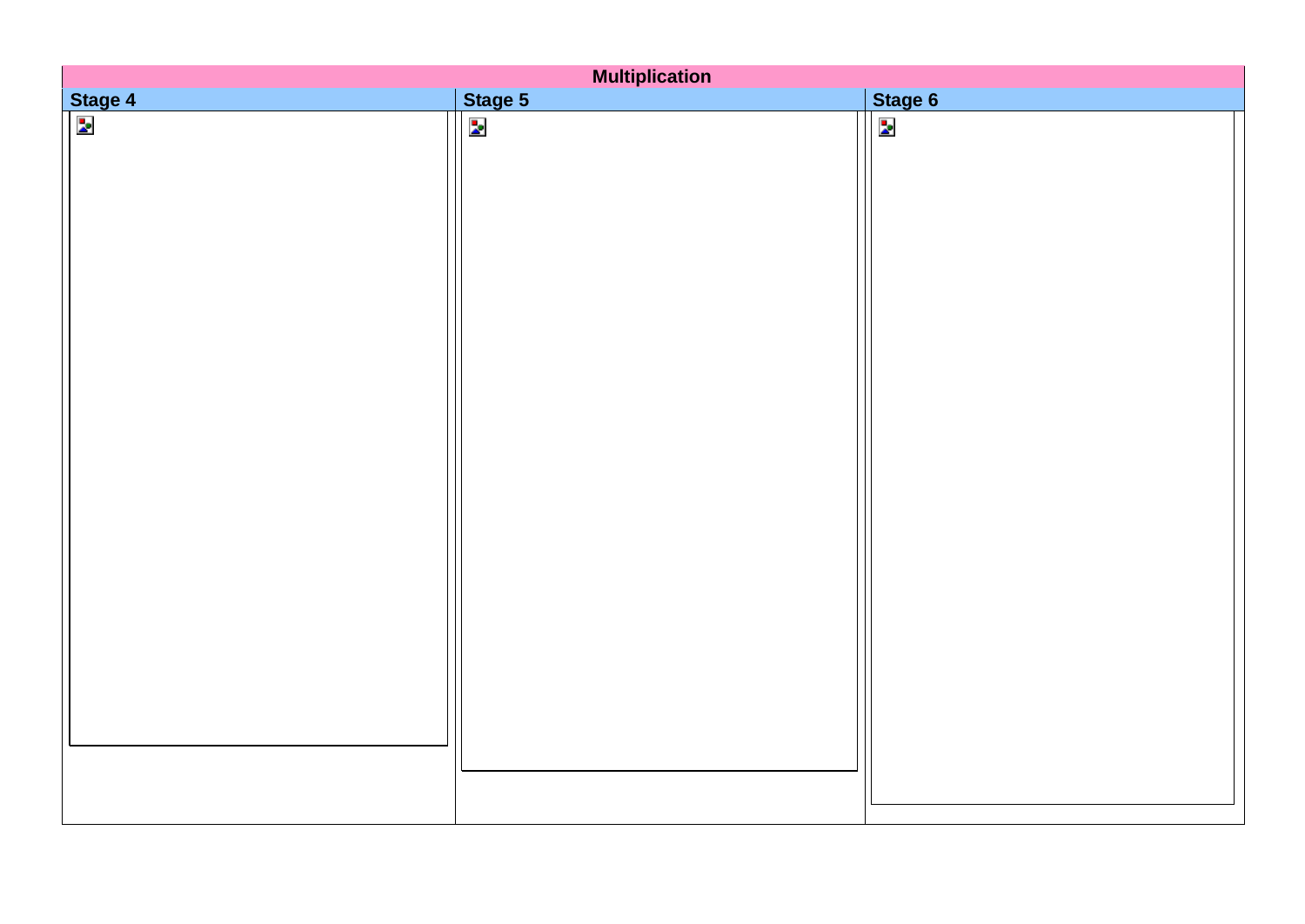| <b>Division</b>                                                                                                                                                                                                                                                                                                                       |                                                                                                                                                                                                                                                                                                                                                                                                                                                                                                                                                                                                                                                                                                                                                              |                                                                                                                                                                                                                                                                                                                                                                                                                                                                                                                                                                                                                                                                                                                                                                                                                                                                                                                                                                                                                                                                                                 |  |  |
|---------------------------------------------------------------------------------------------------------------------------------------------------------------------------------------------------------------------------------------------------------------------------------------------------------------------------------------|--------------------------------------------------------------------------------------------------------------------------------------------------------------------------------------------------------------------------------------------------------------------------------------------------------------------------------------------------------------------------------------------------------------------------------------------------------------------------------------------------------------------------------------------------------------------------------------------------------------------------------------------------------------------------------------------------------------------------------------------------------------|-------------------------------------------------------------------------------------------------------------------------------------------------------------------------------------------------------------------------------------------------------------------------------------------------------------------------------------------------------------------------------------------------------------------------------------------------------------------------------------------------------------------------------------------------------------------------------------------------------------------------------------------------------------------------------------------------------------------------------------------------------------------------------------------------------------------------------------------------------------------------------------------------------------------------------------------------------------------------------------------------------------------------------------------------------------------------------------------------|--|--|
| Year 1                                                                                                                                                                                                                                                                                                                                | Year <sub>2</sub>                                                                                                                                                                                                                                                                                                                                                                                                                                                                                                                                                                                                                                                                                                                                            | Year <sub>3</sub>                                                                                                                                                                                                                                                                                                                                                                                                                                                                                                                                                                                                                                                                                                                                                                                                                                                                                                                                                                                                                                                                               |  |  |
| <b>Expected</b>                                                                                                                                                                                                                                                                                                                       | <b>Expected</b>                                                                                                                                                                                                                                                                                                                                                                                                                                                                                                                                                                                                                                                                                                                                              | <b>Expected</b>                                                                                                                                                                                                                                                                                                                                                                                                                                                                                                                                                                                                                                                                                                                                                                                                                                                                                                                                                                                                                                                                                 |  |  |
| solve one-step problems involving multiplication and<br>division, by calculating the answer using concrete objects,<br>pictorial representations and arrays with the support of the<br>teacher                                                                                                                                        | recall and use multiplication and division<br>facts for the 2, 5 and 10 multiplication tables,<br>including recognising odd and even numbers<br>calculate mathematical statements for<br>$\bullet$<br>multiplication and division within the multiplication<br>tables and write them using the multiplication $(x)$ ,<br>division $(+)$ and equals $(=)$ signs<br>show that multiplication of 2 numbers can<br>$\bullet$<br>be done in any order (commutative) and division<br>of 1 number by another cannot<br>solve problems involving multiplication and<br>$\bullet$<br>division, using materials, arrays, repeated<br>addition, mental methods, and multiplication<br>and division facts, including problems in<br>contexts                             | recall and use multiplication and division facts for<br>the 3, 4 and 8 multiplication tables.<br>$\bullet$<br>write and calculate mathematical statements for<br>multiplication and division using the multiplication<br>tables that they know, including for two-digit<br>numbers times one-digit numbers, using mental<br>and progressing to formal written methods<br>solve problems, including missing number problems,<br>involving multiplication and division, including positive<br>interger scaling problems and correspondence<br>problems in which n objects are connected to m objects                                                                                                                                                                                                                                                                                                                                                                                                                                                                                              |  |  |
| In-depth                                                                                                                                                                                                                                                                                                                              | In-depth                                                                                                                                                                                                                                                                                                                                                                                                                                                                                                                                                                                                                                                                                                                                                     | In-depth                                                                                                                                                                                                                                                                                                                                                                                                                                                                                                                                                                                                                                                                                                                                                                                                                                                                                                                                                                                                                                                                                        |  |  |
| through grouping and sharing small quantities, pupils begin<br>to understand:<br>multiplication and<br>$\bullet$<br>division<br>doubling numbers and<br>quantities<br>finding simple fractions<br>of objects, numbers and<br>quantities<br>make connections between arrays, number patterns, and<br>counting in twos, fives and tens. | use a variety of language to describe<br>$\bullet$<br>multiplication and division.<br>begin to use other multiplication tables and<br>$\bullet$<br>recall multiplication facts, including using related<br>division facts to perform written and mental<br>calculations.<br>work with a range of materials and contexts<br>$\bullet$<br>in which multiplication and division relate to<br>grouping and sharing discrete and continuous<br>quantities, to arrays and to repeated addition.<br>begin to relate these to fractions and<br>$\bullet$<br>measures (for example, $40 \div 2 = 20$ , 20 is a half<br>of 40).<br>use commutativity and inverse relations to<br>develop multiplicative reasoning (for example, 4 x<br>$5 = 20$ and $20 \div 5 = 4$ ). | develop efficient mental methods, for example,<br>$\bullet$<br>using commutativity and associativity (for example,<br>$4 \times 12 \times 5 = 4 \times 5 \times 12 = 20 \times 12 = 240$ ) and<br>multiplication and division facts (eg, using $3 \times 2 = 6$ ,<br>$6 \div 3 = 2$ and $2 = 6 \div 3$ to derive related facts (eg,<br>$30 \times 2 = 60$ , $60 \div 3 = 20$ and $20 = 60 \div 3$ ).<br>develop reliable written methods for multiplication<br>and division, starting with calculations of two-digit<br>numbers by one-digit numbers and progressing to the<br>formal written methods of short multiplication and<br>division.<br>solve simple problems in contexts, deciding which<br>of the four operations to use and why. Include<br>measuring and scaling contexts, (for example, four<br>times as high, eight times as long etc.) and<br>correspondence problems in which m objects are<br>connected to n objects (eg, 3 hats and 4 coats, how<br>many different outfits?; 12 sweets shared equally<br>between 4 children; 4 cakes shared equally between 8<br>children). |  |  |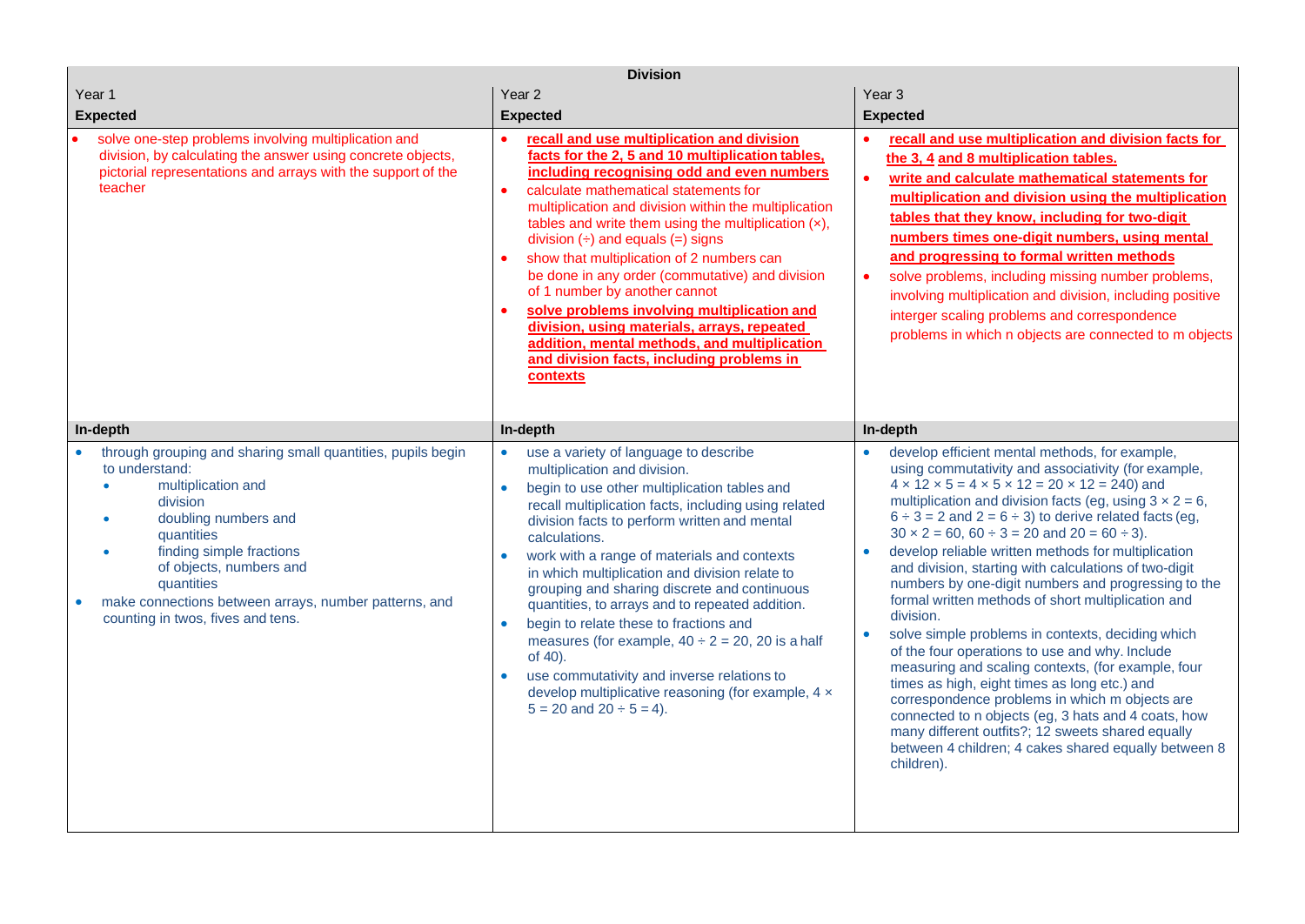|                         | <b>Division</b> |                         |                         |  |
|-------------------------|-----------------|-------------------------|-------------------------|--|
| Stage 1                 |                 | Stage 2                 | Stage 3                 |  |
| $\overline{\mathbf{z}}$ |                 | $\overline{\mathbf{z}}$ | $\overline{\mathbf{z}}$ |  |
|                         |                 |                         |                         |  |
|                         |                 |                         |                         |  |
|                         |                 |                         |                         |  |
|                         |                 |                         |                         |  |
|                         |                 |                         |                         |  |
|                         |                 |                         |                         |  |
|                         |                 |                         |                         |  |
|                         |                 |                         |                         |  |
|                         |                 |                         |                         |  |
|                         |                 |                         |                         |  |
|                         |                 |                         |                         |  |
|                         |                 |                         |                         |  |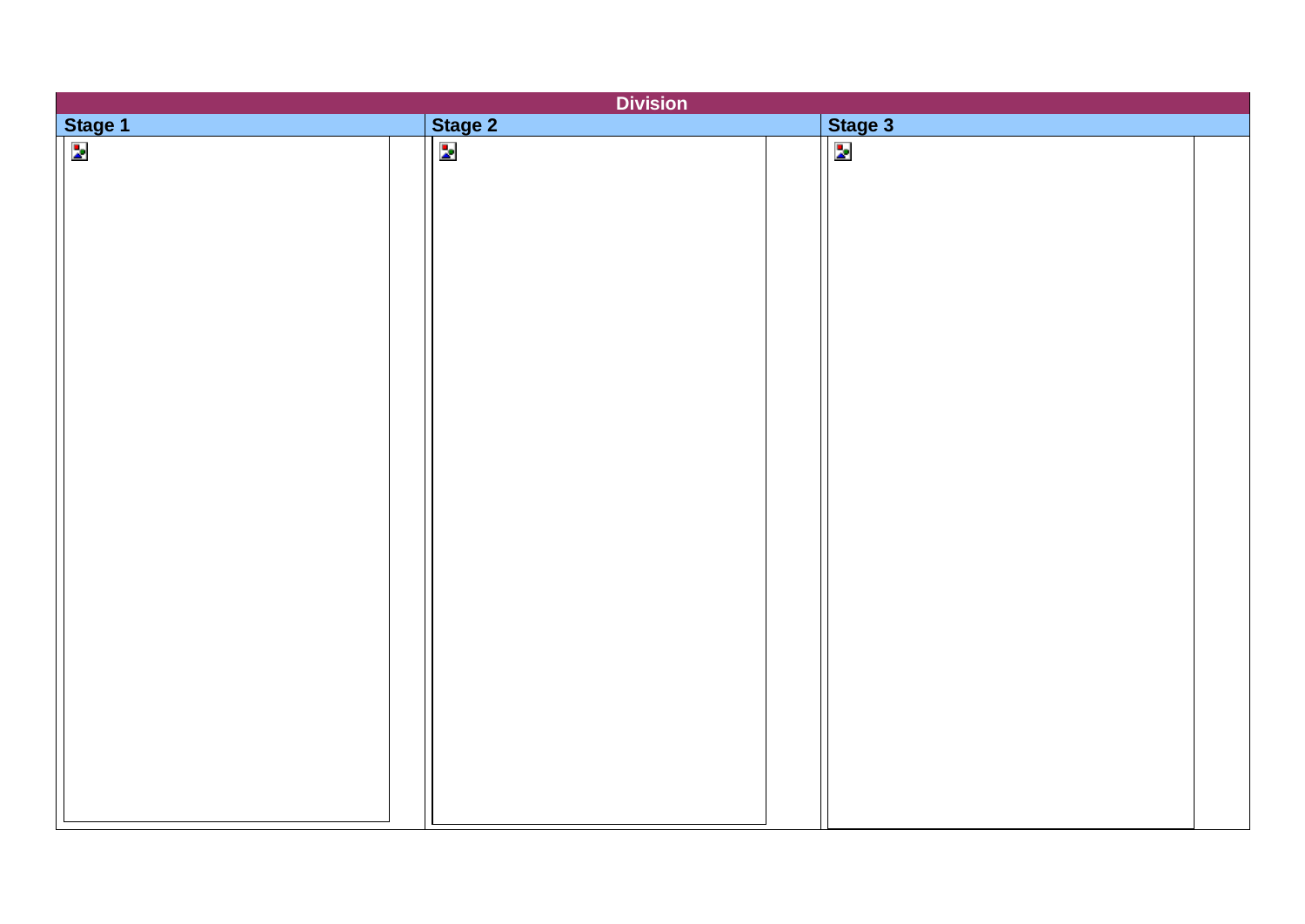|                                                                                                                                                                                                                                                                                                                                                                                                                                                                                                                                        | <b>Division</b>                                                                                                                                                                                                                                                                                                                                                                                                                                                                                                                                                                                                                                                                                                                                                                                                                                                                                                                                                                                                                                                                                                                                  |                                                                                                                                                                                                                                                                                                                                                                                                                                                                                                                                                                                                                                                                                                                                                                                                                                                                                                                                                                                                                                                                                                                                                                                                                                                                                                                                                                            |
|----------------------------------------------------------------------------------------------------------------------------------------------------------------------------------------------------------------------------------------------------------------------------------------------------------------------------------------------------------------------------------------------------------------------------------------------------------------------------------------------------------------------------------------|--------------------------------------------------------------------------------------------------------------------------------------------------------------------------------------------------------------------------------------------------------------------------------------------------------------------------------------------------------------------------------------------------------------------------------------------------------------------------------------------------------------------------------------------------------------------------------------------------------------------------------------------------------------------------------------------------------------------------------------------------------------------------------------------------------------------------------------------------------------------------------------------------------------------------------------------------------------------------------------------------------------------------------------------------------------------------------------------------------------------------------------------------|----------------------------------------------------------------------------------------------------------------------------------------------------------------------------------------------------------------------------------------------------------------------------------------------------------------------------------------------------------------------------------------------------------------------------------------------------------------------------------------------------------------------------------------------------------------------------------------------------------------------------------------------------------------------------------------------------------------------------------------------------------------------------------------------------------------------------------------------------------------------------------------------------------------------------------------------------------------------------------------------------------------------------------------------------------------------------------------------------------------------------------------------------------------------------------------------------------------------------------------------------------------------------------------------------------------------------------------------------------------------------|
| Year <sub>4</sub>                                                                                                                                                                                                                                                                                                                                                                                                                                                                                                                      | Year 5                                                                                                                                                                                                                                                                                                                                                                                                                                                                                                                                                                                                                                                                                                                                                                                                                                                                                                                                                                                                                                                                                                                                           | Year 6                                                                                                                                                                                                                                                                                                                                                                                                                                                                                                                                                                                                                                                                                                                                                                                                                                                                                                                                                                                                                                                                                                                                                                                                                                                                                                                                                                     |
| <b>Expected</b>                                                                                                                                                                                                                                                                                                                                                                                                                                                                                                                        | <b>Expected</b>                                                                                                                                                                                                                                                                                                                                                                                                                                                                                                                                                                                                                                                                                                                                                                                                                                                                                                                                                                                                                                                                                                                                  | <b>Expected</b>                                                                                                                                                                                                                                                                                                                                                                                                                                                                                                                                                                                                                                                                                                                                                                                                                                                                                                                                                                                                                                                                                                                                                                                                                                                                                                                                                            |
| recall multiplication and division facts for<br>multiplication tables up to 12 x 12<br>use place value, known and derived facts to<br>$\bullet$<br>multiply and divide mentally, including:<br>multiplying by 0 and 1; dividing by 1; multiplying<br>together 3 numbers<br>recognize and use factor pairs and commutativity<br>$\bullet$<br>in mental calculations<br>find the effect of dividing a one- or two-<br>digit number by 10 and 100, identifying the<br>value of the digits in the answer as ones,<br>tenths and hundredths | identify multiples and factors, including<br>$\bullet$<br>finding all factor pairs of a number, and<br>common factors of 2 numbers<br>multiply and divide numbers mentally,<br>$\bullet$<br>drawing upon known facts<br>divide numbers up to 4 digits by a one-digit<br>$\bullet$<br>number using the formal written method of<br>short division and interpret remainders<br>appropriately for the context<br>multiply and divide whole numbers and those<br>$\bullet$<br>involving decimals by 10, 100 and 1,000<br>recognise and use square numbers and cube<br>$\bullet$<br>numbers, and the notation for squared (2) and<br>cubed $(3)$<br>solve problems involving multiplication and<br>$\bullet$<br>division, including using their knowledge of<br>factors and multiples, squares and cubes<br>solve problems involving addition,<br>$\bullet$<br>subtraction, multiplication and division and a<br>combination of these, including understanding<br>the meaning of the equals sign<br>solve problems involving multiplication and<br>$\bullet$<br>division, including scaling by simple fractions<br>and problems involving simple rate | divide numbers up to 4 digits by a two-digit<br>whole number using the formal written method of<br>long division, and interpret remainders as whole<br>number remainders, fractions, or by rounding, as<br>appropriate for the context<br>divide numbers up to 4 digits by a two-digit<br>$\bullet$<br>number using the formal written method of short<br>division where appropriate, interpreting<br>remainders according to the context<br>use their knowledge of the order of operations<br>$\bullet$<br>to carry out calculations involving the 4 operations<br>solve problems involving addition, subtraction,<br>$\bullet$<br>multiplication and division<br>use estimation to check answers to calculations<br>$\bullet$<br>and determine, in the context of a problem, an<br>appropriate degree of accuracy<br>associate a fraction with division and calculate<br>$\bullet$<br>decimal fraction equivalents [for example, 0.375]<br>for a simple fraction [for example, 3/8]<br>identify the value of each digit in numbers<br>$\bullet$<br>given to three decimal places and multiply and divide<br>numbers by 10, 100 and 1000 giving answers up to<br>three decimal places<br>use written division methods in cases where<br>the answer has up to two decimal places<br>solve problems which require answers to be<br>rounded to specified degrees of accuracy |
| In-depth                                                                                                                                                                                                                                                                                                                                                                                                                                                                                                                               | In-depth                                                                                                                                                                                                                                                                                                                                                                                                                                                                                                                                                                                                                                                                                                                                                                                                                                                                                                                                                                                                                                                                                                                                         | In-depth                                                                                                                                                                                                                                                                                                                                                                                                                                                                                                                                                                                                                                                                                                                                                                                                                                                                                                                                                                                                                                                                                                                                                                                                                                                                                                                                                                   |
| continue to practise recalling and using<br>multiplication tables and related division facts<br>to aid fluency.<br>practise mental methods and extend this<br>$\bullet$                                                                                                                                                                                                                                                                                                                                                                | practise and extend their use of the formal<br>written methods of short multiplication and<br>short division.<br>apply all the multiplication tables and<br>$\bullet$                                                                                                                                                                                                                                                                                                                                                                                                                                                                                                                                                                                                                                                                                                                                                                                                                                                                                                                                                                            | practise division for larger numbers, using the<br>formal written methods of short and long division<br>explore the order of operations using brackets;<br>$\bullet$<br>for example, $2 + 1 \times 3 = 5$ and $(2 + 1) \times 3 = 9$ .                                                                                                                                                                                                                                                                                                                                                                                                                                                                                                                                                                                                                                                                                                                                                                                                                                                                                                                                                                                                                                                                                                                                     |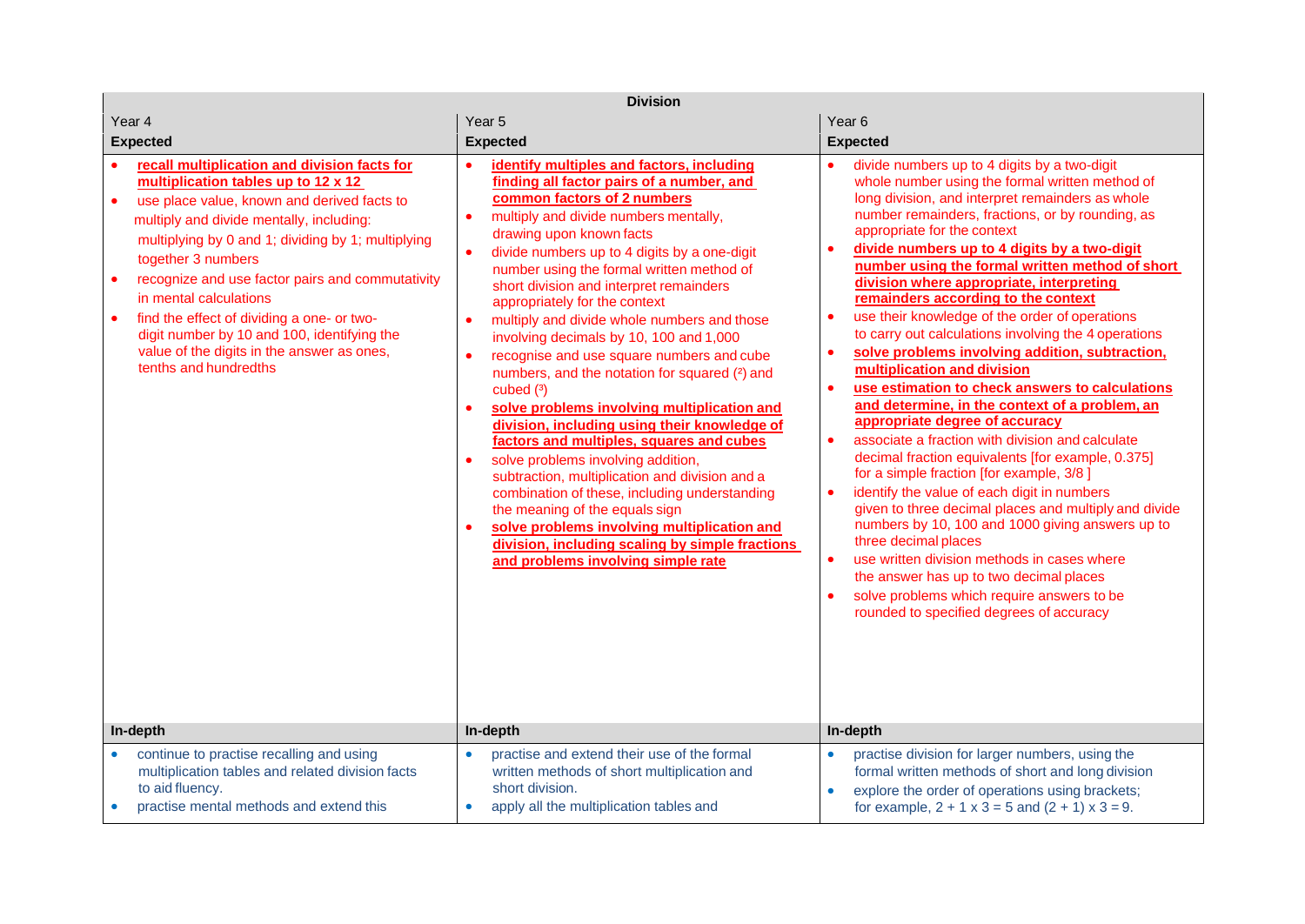| to 3-digit numbers to derive facts, (for<br>example $600 \div 3 = 200$ can be derived from 2 x<br>$3 = 6$ ).<br>practise to become fluent in the formal<br>written method of short multiplication and<br>short division with exact answers<br>solve two-step problems in contexts,<br>choosing the appropriate operation, working<br>with increasingly harder numbers. This should<br>include correspondence questions such as the<br>numbers of choices of a meal on a menu, or 3<br>cakes shared equally between 10 children | related division facts frequently, commit them to<br>memory and use them confidently to make larger<br>calculations.<br>use and understand the terms factor,<br>multiple and prime, square and cube numbers.<br>interpret non-integer answers to division by<br>expressing results in different ways according<br>to the context, including with remainders, as<br>fractions, as decimals or by rounding (for<br>example,<br>$98 \div 4 = 98/4 = 24$ r $2 = 24\frac{1}{2} = 24.5 \approx 25$ .<br>use multiplication and division as inverses to<br>$\bullet$<br>support the introduction of ratio in year 6, for<br>example, by multiplying and dividing by powers of<br>10 in scale drawings or by multiplying and<br>dividing by powers of a 1,000 in converting<br>between units such as kilometres and metres. | Understand common factors can be related to<br>$\bullet$<br>finding equivalent fractions<br>develop the connection made between<br>$\bullet$<br>multiplication and division with fractions, decimals,<br>percentages and ratio<br>explore and make conjectures about converting<br>$\bullet$<br>a simple fraction to a decimal fraction (for<br>example, $3 \div 8 = 0.375$ ).<br>For simple fractions with recurring decimal<br>equivalents, pupils learn about rounding the decimal to<br>three decimal places, or other appropriate<br>approximations depending on the context.<br>introduce to the division of decimal numbers by one-<br>$\bullet$<br>digit whole number, initially, in practical contexts<br>involving measures and money.<br>recognise division calculations as the inverse of<br>multiplication.<br>develop the skills of rounding and estimating as<br>a means of predicting and checking the order of<br>magnitude of their answers to decimal calculations,<br>including rounding answers to a specified degree of<br>accuracy and checking the reasonableness of their |
|--------------------------------------------------------------------------------------------------------------------------------------------------------------------------------------------------------------------------------------------------------------------------------------------------------------------------------------------------------------------------------------------------------------------------------------------------------------------------------------------------------------------------------|---------------------------------------------------------------------------------------------------------------------------------------------------------------------------------------------------------------------------------------------------------------------------------------------------------------------------------------------------------------------------------------------------------------------------------------------------------------------------------------------------------------------------------------------------------------------------------------------------------------------------------------------------------------------------------------------------------------------------------------------------------------------------------------------------------------------|----------------------------------------------------------------------------------------------------------------------------------------------------------------------------------------------------------------------------------------------------------------------------------------------------------------------------------------------------------------------------------------------------------------------------------------------------------------------------------------------------------------------------------------------------------------------------------------------------------------------------------------------------------------------------------------------------------------------------------------------------------------------------------------------------------------------------------------------------------------------------------------------------------------------------------------------------------------------------------------------------------------------------------------------------------------------------------------------------|
|                                                                                                                                                                                                                                                                                                                                                                                                                                                                                                                                |                                                                                                                                                                                                                                                                                                                                                                                                                                                                                                                                                                                                                                                                                                                                                                                                                     | answers.                                                                                                                                                                                                                                                                                                                                                                                                                                                                                                                                                                                                                                                                                                                                                                                                                                                                                                                                                                                                                                                                                           |